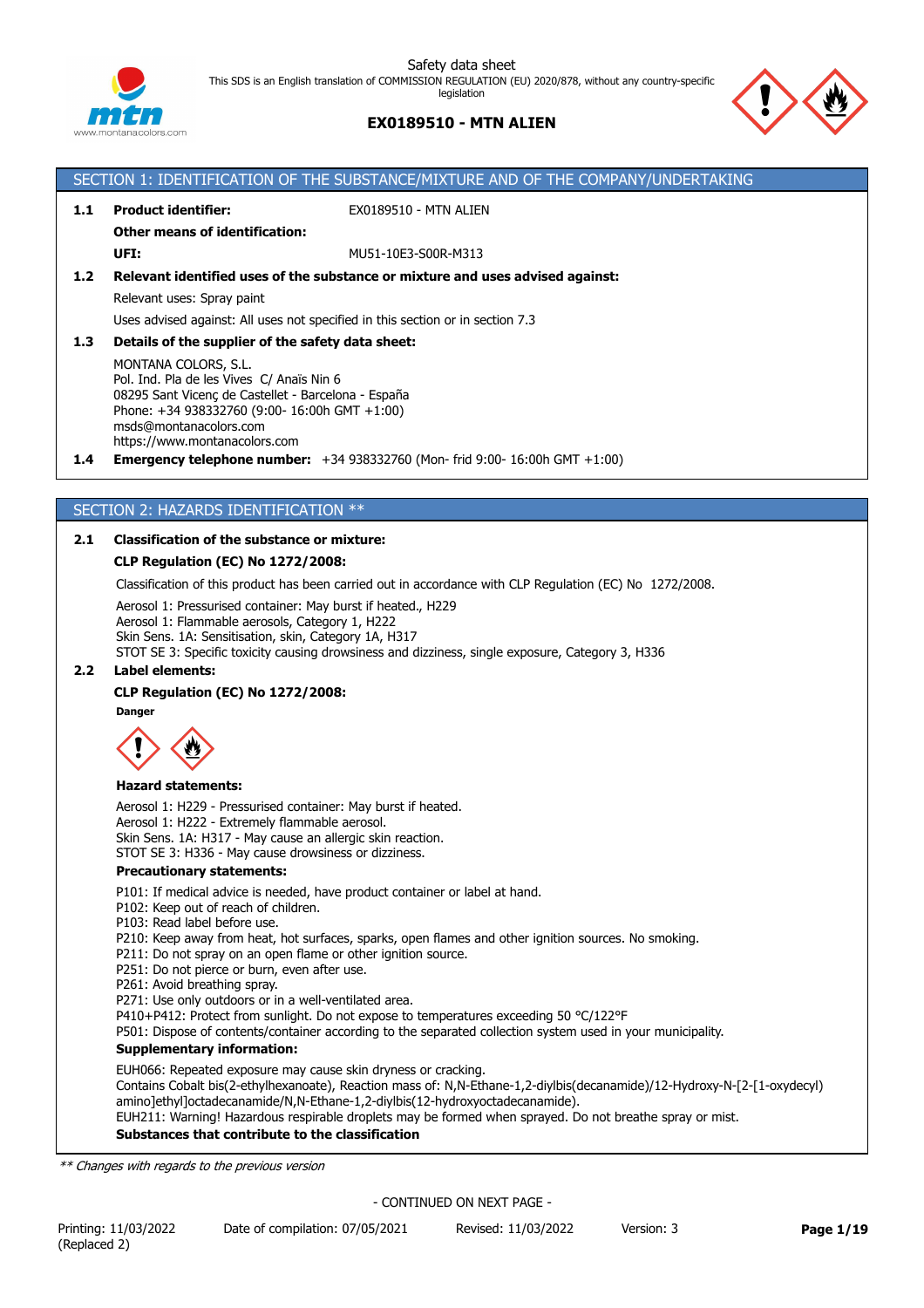



## SECTION 2: HAZARDS IDENTIFICATION \*\* (continued)

N-butyl acetate; acetone; 2-methoxy-1-methylethyl acetate; maleic anhydride

**UFI:** MU51-10E3-S00R-M313

## **2.3 Other hazards:**

Product fails to meet PBT/vPvB criteria

Endocrine-disrupting properties: The product fails to meet the criteria.

*\*\* Changes with regards to the previous version*

## SECTION 3: COMPOSITION/INFORMATION ON INGREDIENTS \*\*

#### **3.1 Substance:**

Non-applicable

## **3.2 Mixture:**

**Chemical description:** Aerosol

#### **Components:**

In accordance with Annex II of Regulation (EC) No 1907/2006 (point 3), the product contains:

|                       | Identification                                                              | Concentration<br>Chemical name/Classification  |                                                                                                                                                                                   |                               |                               |  |  |
|-----------------------|-----------------------------------------------------------------------------|------------------------------------------------|-----------------------------------------------------------------------------------------------------------------------------------------------------------------------------------|-------------------------------|-------------------------------|--|--|
| CAS:                  | 123-86-4                                                                    | N-butyl acetate(1)<br>ATP CLP00                |                                                                                                                                                                                   |                               |                               |  |  |
| EC:                   | 204-658-1<br>Index: 607-025-00-1<br>REACH: 01-2119485493-29-<br><b>XXXX</b> | Regulation 1272/2008                           | Flam. Liq. 3: H226; STOT SE 3: H336; EUH066 - Warning                                                                                                                             |                               | $20 - 30%$                    |  |  |
| CAS:                  | 106-97-8                                                                    | Butane <sup>(2)</sup>                          |                                                                                                                                                                                   | ATP CLP00                     |                               |  |  |
| EC:<br>Index:         | 203-448-7<br>601-004-00-0<br>REACH: 01-2119474691-32-<br><b>XXXX</b>        | Regulation 1272/2008                           | Flam. Gas 1A: H220; Press. Gas: H280 - Danger                                                                                                                                     | $\diamondsuit$                | $10 - 20%$                    |  |  |
| CAS:                  | 74-98-6                                                                     | Propane <sup>(2)</sup>                         |                                                                                                                                                                                   | ATP CLP00                     |                               |  |  |
| EC:                   | 200-827-9<br>Index: 601-003-00-5<br>REACH: 01-2119486944-21-<br><b>XXXX</b> | Regulation 1272/2008                           | Flam. Gas 1A: H220; Press. Gas: H280 - Danger                                                                                                                                     | $\langle$ $\rangle$           | $10 - 20%$                    |  |  |
| CAS:                  | $67 - 64 - 1$                                                               | acetone <sup>(1)</sup>                         |                                                                                                                                                                                   | ATP CLP00                     |                               |  |  |
| EC:<br>Index:         | 200-662-2<br>606-001-00-8<br>REACH: 01-2119471330-49-<br><b>XXXX</b>        | Regulation 1272/2008                           | Eye Irrit. 2: H319; Flam. Lig. 2: H225; STOT SE 3: H336; EUH066 - Danger                                                                                                          | O)<br><⊵                      | $5 - 10%$                     |  |  |
| CAS:                  | 75-28-5                                                                     | Isobutane <sup>(2)</sup>                       |                                                                                                                                                                                   | ATP CLP00                     |                               |  |  |
| EC:<br>Index:         | 200-857-2<br>601-004-00-0<br>REACH: 01-2119485395-27-<br><b>XXXX</b>        | Regulation 1272/2008                           | Flam. Gas 1A: H220; Press. Gas: H280 - Danger                                                                                                                                     | $\langle \rangle$             | $5 - 10%$                     |  |  |
| CAS:                  | Non-applicable                                                              |                                                | Reaction mass of ethylbenzene and m-xylene and p-xylene (1)                                                                                                                       | Self-classified               |                               |  |  |
| EC:<br>Index:         | 905-562-9<br>Non-applicable<br>REACH: 01-2119555267-33-<br><b>XXXX</b>      | Regulation 1272/2008                           | Acute Tox. 4: H312+H332; Aquatic Chronic 3: H412; Asp. Tox. 1: H304; Eye Irrit.<br>2: H319; Flam. Lig. 3: H226; Skin Irrit. 2: H315; STOT RE 2: H373; STOT SE 3:<br>H335 - Danger | $\langle \cdot \rangle$       | $2,5 - 5%$                    |  |  |
| CAS:<br>EC:           | 108-65-6                                                                    | 2-methoxy-1-methylethyl acetate <sup>(1)</sup> |                                                                                                                                                                                   | Self-classified               |                               |  |  |
| Index:                | 203-603-9<br>607-195-00-7<br>REACH: 01-2119475791-29-<br><b>XXXX</b>        | Regulation 1272/2008                           | Flam. Lig. 3: H226; STOT SE 3: H336 - Warning                                                                                                                                     | $\langle \cdot \rangle$<br><⊵ | $1 - 2,5%$                    |  |  |
| CAS:<br>EC:<br>Index: | Non-applicable<br>430-050-2<br>616-127-00-5<br>REACH: 01-2120789217-43-     | hydroxyoctadecanamide)(1)                      | Reaction mass of: N,N-Ethane-1,2-diylbis(decanamide)/12-Hydroxy-N-[2-[1-<br>oxydecyl)amino]ethyl]octadecanamide/N,N-Ethane-1,2-diylbis(12-                                        | ATP CLP00                     |                               |  |  |
|                       | <b>XXXX</b>                                                                 | Regulation 1272/2008                           | Aquatic Chronic 2: H411; Skin Sens. 1: H317 - Warning                                                                                                                             |                               | $0,05 - 0,3$<br>$\frac{0}{0}$ |  |  |
|                       |                                                                             |                                                | <sup>(1)</sup> Substances presenting a health or environmental hazard which meet criteria laid down in Regulation (EU) No. 2020/878                                               |                               |                               |  |  |

<sup>(1)</sup> Substances presenting a health or environmental hazard which meet criteria laid down in Regulation (EU) No. 2020/878<br><sup>(2)</sup> Voluntarily-listed substance failing to meet any of the criteria set out in Regulation (EU) N

<sup>(3)</sup> Substance with a Union workplace exposure limit

*\*\* Changes with regards to the previous version*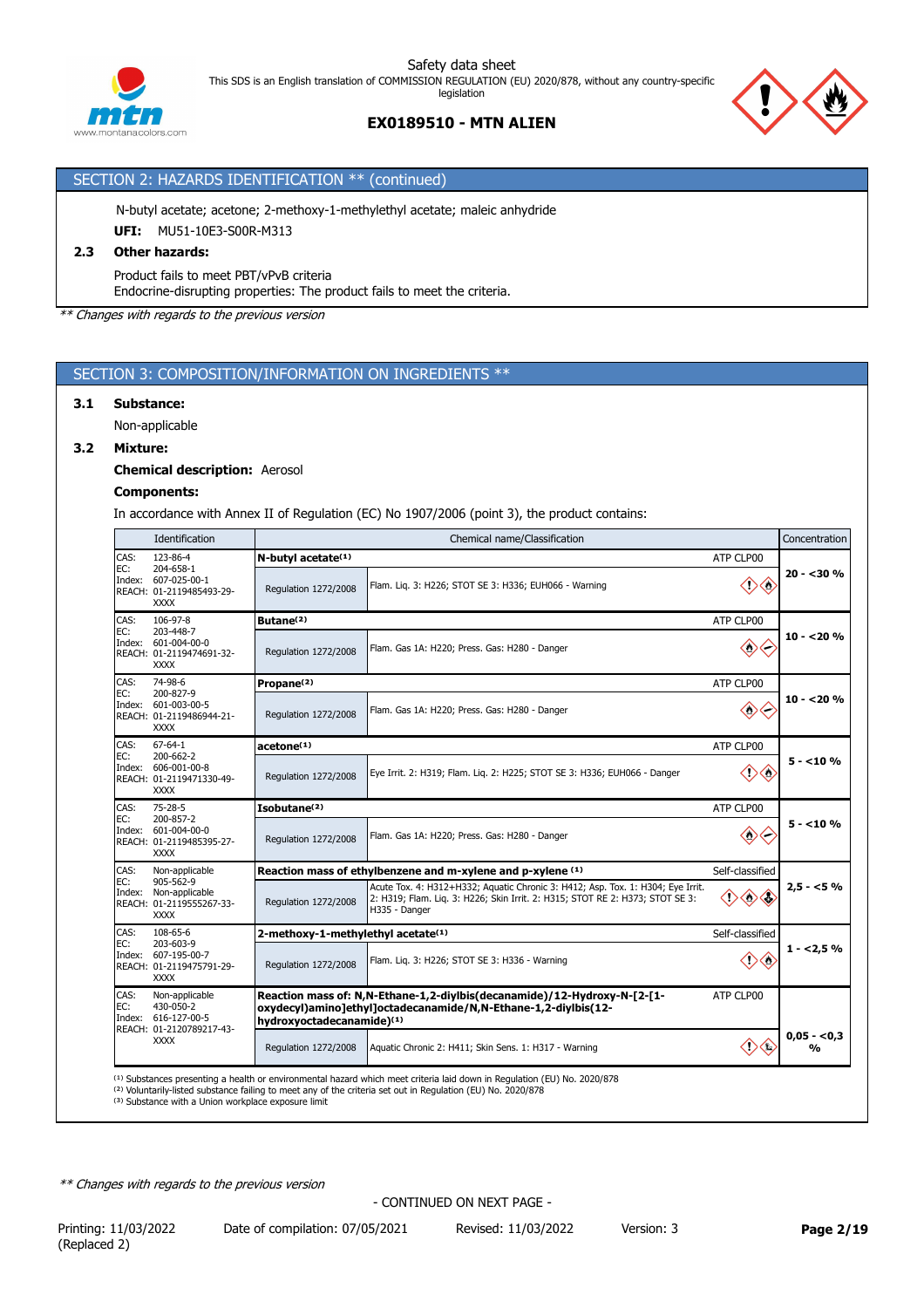





## SECTION 3: COMPOSITION/INFORMATION ON INGREDIENTS \*\* (continued)

|               | Identification                                                                         |                                                    | Chemical name/Classification                                                                                                                                                      |                 | Concentration                             |
|---------------|----------------------------------------------------------------------------------------|----------------------------------------------------|-----------------------------------------------------------------------------------------------------------------------------------------------------------------------------------|-----------------|-------------------------------------------|
| CAS:          | 1330-20-7<br>215-535-7<br>601-022-00-9<br>REACH: 01-2119488216-32-<br><b>XXXX</b>      | $X$ ylene $(3)$                                    |                                                                                                                                                                                   | Self-classified |                                           |
| EC:<br>Index: |                                                                                        | Regulation 1272/2008                               | Acute Tox. 4: H312+H332; Aquatic Chronic 3: H412; Asp. Tox. 1: H304; Eye Irrit.<br>2: H319; Flam. Lig. 3: H226; Skin Irrit. 2: H315; STOT RE 2: H373; STOT SE 3:<br>H335 - Danger |                 | $0,05 - 0,3$<br>$\frac{0}{0}$             |
| CAS:          | 22464-99-9                                                                             | 2-ethylhexanoic acid, zirconium salt(1)            |                                                                                                                                                                                   | Self-classified |                                           |
| EC:<br>Index: | 245-018-1<br>Non-applicable<br>REACH: 01-2119979088-21-<br><b>XXXX</b>                 | Regulation 1272/2008                               | Repr. 2: H361d - Warning                                                                                                                                                          |                 | $0,05 - 0,3$<br>$\mathbf{v}_{\mathbf{0}}$ |
| CAS:          | 136-52-7<br>205-250-6<br>Non-applicable<br>REACH: 01-2119524678-29-<br><b>XXXX</b>     | Cobalt bis(2-ethylhexanoate)(1)<br>Self-classified |                                                                                                                                                                                   |                 |                                           |
| EC:<br>Index: |                                                                                        | Requlation 1272/2008                               | Aquatic Acute 1: H400; Aquatic Chronic 3: H412; Eye Irrit. 2: H319; Repr. 1B:<br>H360; Skin Sens. 1A: H317 - Danger                                                               |                 | $0,05 - 0,3$<br>$\frac{0}{0}$             |
| CAS:          | $100 - 41 - 4$<br>202-849-4<br>601-023-00-4<br>REACH: 01-2119489370-35-<br><b>XXXX</b> | Ethylbenzene <sup>(3)</sup><br>ATP ATP06           |                                                                                                                                                                                   |                 |                                           |
| EC:<br>Index: |                                                                                        | Regulation 1272/2008                               | Acute Tox. 4: H332; Asp. Tox. 1: H304; Flam. Liq. 2: H225; STOT RE 2: H373 -<br>Danger                                                                                            |                 | $0,05 - 0,3$<br>$\frac{0}{0}$             |
| CAS:          | 108-31-6<br>203-571-6<br>607-096-00-9<br>REACH: 01-2119472428-31-<br><b>XXXX</b>       | maleic anhydride <sup>(1)</sup>                    | ATP ATP13                                                                                                                                                                         |                 |                                           |
| EC:<br>Index: |                                                                                        | Regulation 1272/2008                               | Acute Tox. 4: H302; Eye Dam. 1: H318; Resp. Sens. 1: H334; Skin Corr. 1B: H314;<br>Skin Sens. 1A: H317; STOT RE 1: H372; EUH071 - Danger                                          | ◇∈              | $<$ 0,05 $%$                              |

<sup>(1)</sup> Substances presenting a health or environmental hazard which meet criteria laid down in Regulation (EU) No. 2020/878 <sup>(2)</sup> Voluntarily-listed substance failing to meet any of the criteria set out in Regulation (EU) No. 2020/878<br><sup>(3)</sup> Substance with a Union workplace exposure limit

To obtain more information on the hazards of the substances consult sections 11, 12 and 16.

## **Other information:**

| Identification                                     | Specific concentration limit          |  |
|----------------------------------------------------|---------------------------------------|--|
| maleic anhydride<br>CAS: 108-31-6<br>EC: 203-571-6 | % (w/w) >=0,001: Skin Sens. 1A - H317 |  |

*\*\* Changes with regards to the previous version*

## SECTION 4: FIRST AID MEASURES

## **4.1 Description of first aid measures:**

The symptoms resulting from intoxication can appear after exposure, therefore, in case of doubt, seek medical attention for direct exposure to the chemical product or persistent discomfort, showing the SDS of this product.

## **By inhalation:**

Remove the person affected from the area of exposure, provide with fresh air and keep at rest. In serious cases such as cardiorespiratory failure, artificial resuscitation techniques will be necessary (mouth to mouth resuscitation, cardiac massage, oxygen supply, etc.) requiring immediate medical assistance.

#### **By skin contact:**

Remove contaminated clothing and footwear, rinse skin or shower the person affected if appropriate with plenty of cold water and neutral soap. In serious cases see a doctor. If the product causes burns or freezing, clothing should not be removed as this could worsen the injury caused if it is stuck to the skin. If blisters form on the skin, these should never be burst as this will increase the risk of infection.

## **By eye contact:**

Rinse eyes thoroughly with lukewarm water for at least 15 minutes. Do not allow the person affected to rub or close their eyes. If the injured person uses contact lenses, these should be removed unless they are stuck to the eyes, in which case this could cause further damage. In all cases, after cleaning, a doctor should be consulted as quickly as possible with the SDS of the product.

## **By ingestion/aspiration:**

Do not induce vomiting, but if it does happen keep the head down to avoid aspiration. Keep the person affected at rest. Rinse out the mouth and throat, as they may have been affected during ingestion.

## **4.2 Most important symptoms and effects, both acute and delayed:**

Acute and delayed effects are indicated in sections 2 and 11.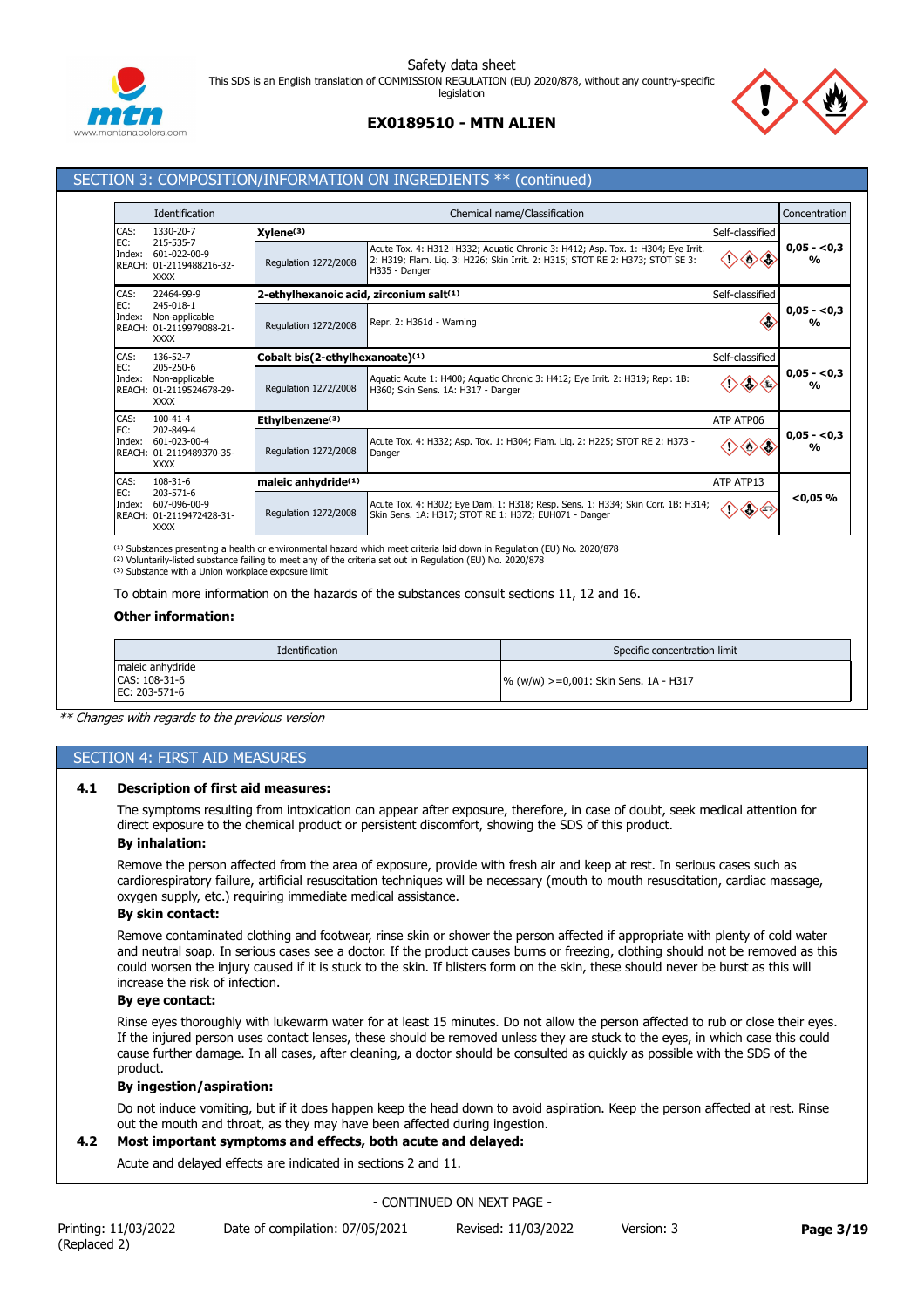## **EX0189510 - MTN ALIEN**

## SECTION 4: FIRST AID MEASURES (continued)

## **4.3 Indication of any immediate medical attention and special treatment needed:**

Non-applicable

## SECTION 5: FIREFIGHTING MEASURES

## **5.1 Extinguishing media:**

## **Suitable extinguishing media:**

If possible use polyvalent powder fire extinguishers (ABC powder), alternatively use foam or carbon dioxide extinguishers (CO₂).

#### **Unsuitable extinguishing media:**

IT IS RECOMMENDED NOT to use full jet water as an extinguishing agent.

## **5.2 Special hazards arising from the substance or mixture:**

As a result of combustion or thermal decomposition reactive sub-products are created that can become highly toxic and, consequently, can present a serious health risk.

## **5.3 Advice for firefighters:**

Depending on the magnitude of the fire it may be necessary to use full protective clothing and self-contained breathing apparatus (SCBA). Minimum emergency facilities and equipment should be available (fire blankets, portable first aid kit,...) in accordance with Directive 89/654/EC.

#### **Additional provisions:**

Act in accordance with the Internal Emergency Plan and the Information Sheets on actions to take after an accident or other emergencies. Eliminate all sources of ignition. In case of fire, cool the storage containers and tanks for products susceptible to combustion, explosion or BLEVE as a result of high temperatures. Avoid spillage of the products used to extinguish the fire into an aqueous medium.

## SECTION 6: ACCIDENTAL RELEASE MEASURES

## **6.1 Personal precautions, protective equipment and emergency procedures:**

#### **For non-emergency personnel:**

Isolate leaks provided that there is no additional risk for the people performing this task. Evacuate the area and keep out those without protection. Personal protection equipment must be used against potential contact with the spilt product (See section 8). Above all prevent the formation of any vapour-air flammable mixtures, through either ventilation or the use of an inert medium. Destroy any source of ignition. Eliminate electrostatic charges by interconnecting all the conductive surfaces on which static electricity could form, and also ensuring that all surfaces are connected to the ground.

## **For emergency responders:**

See section 8.

## **6.2 Environmental precautions:**

Avoid spillage into the aquatic environment as it contains substances potentially dangerous for this. Contain the product absorbed in hermetically sealed containers. In the case of serious spillage into the aquatic environment notify the relevant authority.

## **6.3 Methods and material for containment and cleaning up:**

It is recommended:

Absorb the spillage using sand or inert absorbent and move it to a safe place. Do not absorb in sawdust or other combustible absorbents. For any concern related to disposal consult section 13.

## **6.4 Reference to other sections:**

See sections 8 and 13.

## SECTION 7: HANDLING AND STORAGE

## **7.1 Precautions for safe handling:**

A.- Precautions for safe manipulation

Comply with the current legislation concerning the prevention of industrial risks. Keep containers hermetically sealed. Control spills and residues, destroying them with safe methods (section 6). Avoid leakages from the container. Maintain order and cleanliness where dangerous products are used.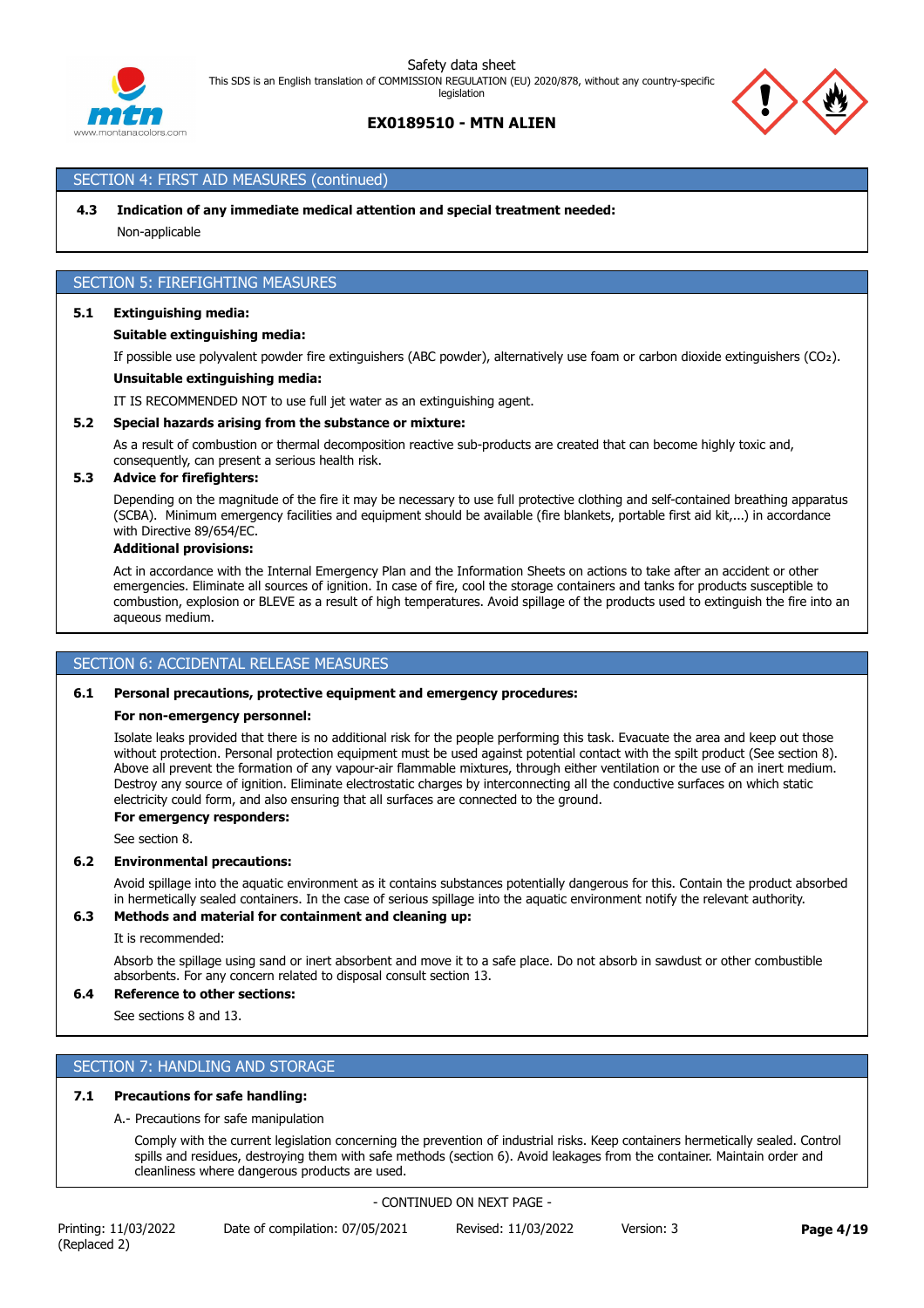



## SECTION 7: HANDLING AND STORAGE (continued)

B.- Technical recommendations for the prevention of fires and explosions

Avoid the evaporation of the product as it contains flammable substances, which could form flammable vapour/air mixtures in the presence of sources of ignition. Control sources of ignition (mobile phones, sparks,...) and transfer at slow speeds to avoid the creation of electrostatic charges. Consult section 10 for conditions and materials that should be avoided.

C.- Technical recommendations to prevent ergonomic and toxicological risks

Do not eat or drink during the process, washing hands afterwards with suitable cleaning products.

D.- Technical recommendations to prevent environmental risks

It is recommended to have absorbent material available at close proximity to the product (See subsection 6.3)

## **7.2 Conditions for safe storage, including any incompatibilities:**

A.- Technical measures for storage

Minimum Temp.: 5 °C Maximum Temp.: 30 °C Maximum time: 120 Months

## B.- General conditions for storage

Avoid sources of heat, radiation, static electricity and contact with food. For additional information see subsection 10.5

## **7.3 Specific end use(s):**

Except for the instructions already specified it is not necessary to provide any special recommendation regarding the uses of this product.

## SECTION 8: EXPOSURE CONTROLS/PERSONAL PROTECTION

## **8.1 Control parameters:**

Substances whose occupational exposure limits have to be monitored in the workplace (European OEL, not country-specific legislation):

Directive (EU) 2000/39, Directive 2004/37/EC,Directive (EU) 2006/15, Directive (EU) 2009/161, Directive (EU) 2017/164, Directive (EU) 2019/1831:

| Identification                       | Occupational exposure limits |           |                        |
|--------------------------------------|------------------------------|-----------|------------------------|
| 2-methoxy-1-methylethyl acetate      | IOELV (8h)                   | 50 ppm    | $275 \text{ mg/m}^3$   |
| EC: $203 - 603 - 9$<br>CAS: 108-65-6 | <b>IOELV (STEL)</b>          | $100$ ppm | 550 mg/m <sup>3</sup>  |
| N-butyl acetate                      | IOELV (8h)                   | 50 ppm    | $241 \text{ mg/m}^3$   |
| CAS: 123-86-4<br>EC: 204-658-1       | <b>IOELV (STEL)</b>          | $150$ ppm | 723 mg/m <sup>3</sup>  |
| Ethylbenzene                         | IOELV (8h)                   | $100$ ppm | 442 mg/m <sup>3</sup>  |
| CAS: 100-41-4<br>EC: 202-849-4       | <b>IOELV (STEL)</b>          | $200$ ppm | 884 mg/m <sup>3</sup>  |
| Xylene                               | IOELV (8h)                   | 50 ppm    | $221 \text{ mg/m}^3$   |
| CAS: 1330-20-7<br>EC: 215-535-7      | <b>IOELV (STEL)</b>          | $100$ ppm | 442 mg/m <sup>3</sup>  |
| acetone                              | IOELV (8h)                   | 500 ppm   | 1210 mg/m <sup>3</sup> |
| CAS: 67-64-1<br>EC: 200-662-2        | <b>IOELV (STEL)</b>          |           |                        |

## **DNEL (Workers):**

|                                                         |            |                       | Short exposure         |                         | Long exposure        |
|---------------------------------------------------------|------------|-----------------------|------------------------|-------------------------|----------------------|
| Identification                                          |            | Systemic              | Local                  | Systemic                | Local                |
| N-butyl acetate                                         | Oral       | Non-applicable        | Non-applicable         | Non-applicable          | Non-applicable       |
| CAS: 123-86-4                                           | Dermal     | $11 \text{ mg/kg}$    | Non-applicable         | $11 \text{ mg/kg}$      | Non-applicable       |
| EC: 204-658-1                                           | Inhalation | $600 \text{ mg/m}^3$  | $600 \; \text{mg/m}^3$ | 300 mg/m <sup>3</sup>   | $300 \text{ mg/m}^3$ |
| acetone                                                 | Oral       | Non-applicable        | Non-applicable         | Non-applicable          | Non-applicable       |
| CAS: 67-64-1                                            | Dermal     | Non-applicable        | Non-applicable         | $186$ mg/kg             | Non-applicable       |
| EC: 200-662-2                                           | Inhalation | Non-applicable        | 2420 mg/m <sup>3</sup> | 1210 mg/m <sup>3</sup>  | Non-applicable       |
| Reaction mass of ethylbenzene and m-xylene and p-xylene | Oral       | Non-applicable        | Non-applicable         | Non-applicable          | Non-applicable       |
| CAS: Non-applicable                                     | Dermal     | Non-applicable        | Non-applicable         | $212$ mg/kg             | Non-applicable       |
| EC: 905-562-9                                           | Inhalation | 442 mg/m <sup>3</sup> | 442 mg/m <sup>3</sup>  | $221$ mg/m <sup>3</sup> | $221 \text{ mg/m}^3$ |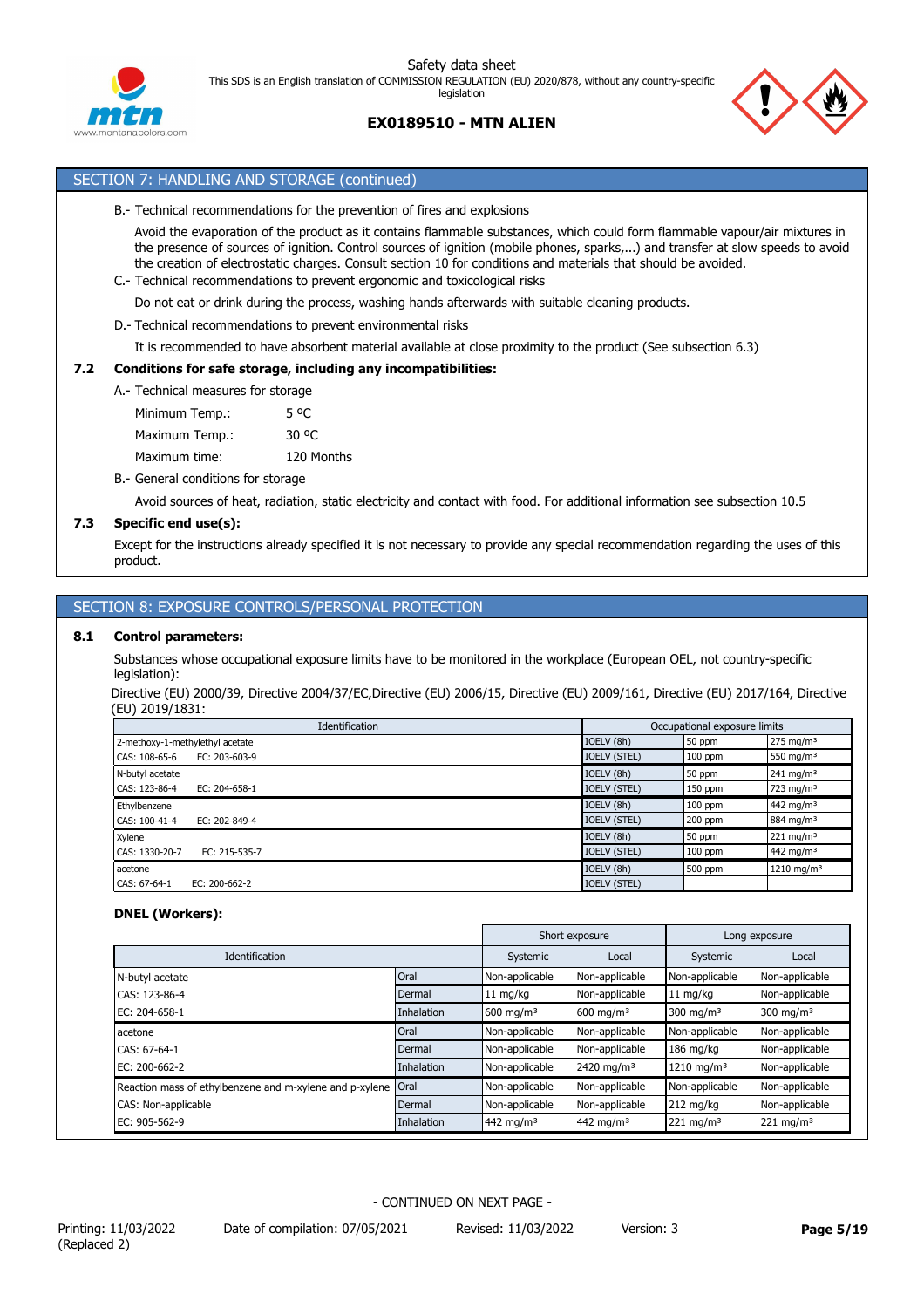

## **EX0189510 - MTN ALIEN**

## SECTION 8: EXPOSURE CONTROLS/PERSONAL PROTECTION (continued)

|                                                                                                                                                                          |            | Short exposure        |                      | Long exposure             |                            |
|--------------------------------------------------------------------------------------------------------------------------------------------------------------------------|------------|-----------------------|----------------------|---------------------------|----------------------------|
| Identification                                                                                                                                                           |            | Systemic              | Local                | Systemic                  | Local                      |
| 2-methoxy-1-methylethyl acetate                                                                                                                                          | Oral       | Non-applicable        | Non-applicable       | Non-applicable            | Non-applicable             |
| CAS: 108-65-6                                                                                                                                                            | Dermal     | Non-applicable        | Non-applicable       | 796 mg/kg                 | Non-applicable             |
| EC: 203-603-9                                                                                                                                                            | Inhalation | Non-applicable        | 550 mg/m $3$         | $275$ mg/m <sup>3</sup>   | Non-applicable             |
| Reaction mass of: N,N-Ethane-1,2-diylbis(decanamide)/12-<br>Hydroxy-N-[2-[1-oxydecyl)amino]ethyl]<br>octadecanamide/N,N-Ethane-1,2-diylbis(12-<br>hydroxyoctadecanamide) | Oral       | Non-applicable        | Non-applicable       | Non-applicable            | Non-applicable             |
| CAS: Non-applicable                                                                                                                                                      | Dermal     | Non-applicable        | Non-applicable       | 5 mg/kg                   | Non-applicable             |
| EC: 430-050-2                                                                                                                                                            | Inhalation | Non-applicable        | Non-applicable       | 17,62 mg/m <sup>3</sup>   | Non-applicable             |
| Xylene                                                                                                                                                                   | Oral       | Non-applicable        | Non-applicable       | Non-applicable            | Non-applicable             |
| CAS: 1330-20-7                                                                                                                                                           | Dermal     | Non-applicable        | Non-applicable       | 212 mg/kg                 | Non-applicable             |
| EC: 215-535-7                                                                                                                                                            | Inhalation | 442 mg/m <sup>3</sup> | 442 ma/m $3$         | $221$ mg/m <sup>3</sup>   | $221 \text{ mg/m}^3$       |
| 2-ethylhexanoic acid, zirconium salt                                                                                                                                     | Oral       | Non-applicable        | Non-applicable       | Non-applicable            | Non-applicable             |
| CAS: 22464-99-9                                                                                                                                                          | Dermal     | Non-applicable        | Non-applicable       | 6,49 mg/kg                | Non-applicable             |
| EC: 245-018-1                                                                                                                                                            | Inhalation | Non-applicable        | Non-applicable       | 32,97 mg/m <sup>3</sup>   | Non-applicable             |
| Cobalt bis(2-ethylhexanoate)                                                                                                                                             | Oral       | Non-applicable        | Non-applicable       | Non-applicable            | Non-applicable             |
| CAS: 136-52-7                                                                                                                                                            | Dermal     | Non-applicable        | Non-applicable       | Non-applicable            | Non-applicable             |
| EC: 205-250-6                                                                                                                                                            | Inhalation | Non-applicable        | Non-applicable       | Non-applicable            | $0,2351$ mg/m <sup>3</sup> |
| Ethylbenzene                                                                                                                                                             | Oral       | Non-applicable        | Non-applicable       | Non-applicable            | Non-applicable             |
| CAS: 100-41-4                                                                                                                                                            | Dermal     | Non-applicable        | Non-applicable       | 180 mg/kg                 | Non-applicable             |
| EC: 202-849-4                                                                                                                                                            | Inhalation | Non-applicable        | 293 mg/m $3$         | $77 \text{ mg/m}^3$       | Non-applicable             |
| maleic anhydride                                                                                                                                                         | Oral       | Non-applicable        | Non-applicable       | Non-applicable            | Non-applicable             |
| CAS: 108-31-6                                                                                                                                                            | Dermal     | Non-applicable        | Non-applicable       | Non-applicable            | Non-applicable             |
| EC: 203-571-6                                                                                                                                                            | Inhalation | $0.2 \text{ mg/m}^3$  | $0.2 \text{ mg/m}^3$ | $0.081$ mg/m <sup>3</sup> | $0.081$ mg/m <sup>3</sup>  |

## **DNEL (General population):**

|                                                                                                                                                                          |                   |                         | Short exposure          |                          | Long exposure            |
|--------------------------------------------------------------------------------------------------------------------------------------------------------------------------|-------------------|-------------------------|-------------------------|--------------------------|--------------------------|
| Identification                                                                                                                                                           |                   | Systemic                | Local                   | Systemic                 | Local                    |
| N-butyl acetate                                                                                                                                                          | Oral              | 2 mg/kg                 | Non-applicable          | 2 mg/kg                  | Non-applicable           |
| CAS: 123-86-4                                                                                                                                                            | Dermal            | 6 mg/kg                 | Non-applicable          | 6 mg/kg                  | Non-applicable           |
| EC: 204-658-1                                                                                                                                                            | Inhalation        | 300 mg/m $3$            | 300 mg/m $3$            | 35,7 mg/m <sup>3</sup>   | $35,7 \text{ mg/m}^3$    |
| acetone                                                                                                                                                                  | Oral              | Non-applicable          | Non-applicable          | 62 mg/kg                 | Non-applicable           |
| CAS: 67-64-1                                                                                                                                                             | Dermal            | Non-applicable          | Non-applicable          | 62 mg/kg                 | Non-applicable           |
| EC: 200-662-2                                                                                                                                                            | Inhalation        | Non-applicable          | Non-applicable          | $200$ mg/m <sup>3</sup>  | Non-applicable           |
| Reaction mass of ethylbenzene and m-xylene and p-xylene                                                                                                                  | Oral              | Non-applicable          | Non-applicable          | 12,5 mg/kg               | Non-applicable           |
| CAS: Non-applicable                                                                                                                                                      | Dermal            | Non-applicable          | Non-applicable          | $125$ mg/kg              | Non-applicable           |
| EC: 905-562-9                                                                                                                                                            | <b>Inhalation</b> | $260$ mg/m <sup>3</sup> | $260$ mg/m <sup>3</sup> | 65,3 mg/m <sup>3</sup>   | $65,3$ mg/m <sup>3</sup> |
| 2-methoxy-1-methylethyl acetate                                                                                                                                          | Oral              | Non-applicable          | Non-applicable          | 36 mg/kg                 | Non-applicable           |
| CAS: 108-65-6                                                                                                                                                            | Dermal            | Non-applicable          | Non-applicable          | 320 mg/kg                | Non-applicable           |
| EC: 203-603-9                                                                                                                                                            | Inhalation        | Non-applicable          | Non-applicable          | 33 mg/m $3$              | 33 mg/m $3$              |
| Reaction mass of: N,N-Ethane-1,2-diylbis(decanamide)/12-<br>Hydroxy-N-[2-[1-oxydecyl)amino]ethyl]<br>octadecanamide/N,N-Ethane-1,2-diylbis(12-<br>hydroxyoctadecanamide) | Oral              | Non-applicable          | Non-applicable          | $2,5$ mg/kg              | Non-applicable           |
| CAS: Non-applicable                                                                                                                                                      | Dermal            | Non-applicable          | Non-applicable          | Non-applicable           | Non-applicable           |
| EC: 430-050-2                                                                                                                                                            | Inhalation        | Non-applicable          | Non-applicable          | Non-applicable           | Non-applicable           |
| Xylene                                                                                                                                                                   | Oral              | Non-applicable          | Non-applicable          | 12,5 mg/kg               | Non-applicable           |
| CAS: 1330-20-7                                                                                                                                                           | Dermal            | Non-applicable          | Non-applicable          | 125 mg/kg                | Non-applicable           |
| EC: 215-535-7                                                                                                                                                            | <b>Inhalation</b> | $260$ mg/m <sup>3</sup> | $260$ mg/m <sup>3</sup> | $65,3$ mg/m <sup>3</sup> | $65,3$ mg/m <sup>3</sup> |
| 2-ethylhexanoic acid, zirconium salt                                                                                                                                     | Oral              | Non-applicable          | Non-applicable          | 4,51 mg/kg               | Non-applicable           |
| CAS: 22464-99-9                                                                                                                                                          | Dermal            | Non-applicable          | Non-applicable          | 3,25 mg/kg               | Non-applicable           |
| EC: 245-018-1                                                                                                                                                            | Inhalation        | Non-applicable          | Non-applicable          | $8,13$ mg/m <sup>3</sup> | Non-applicable           |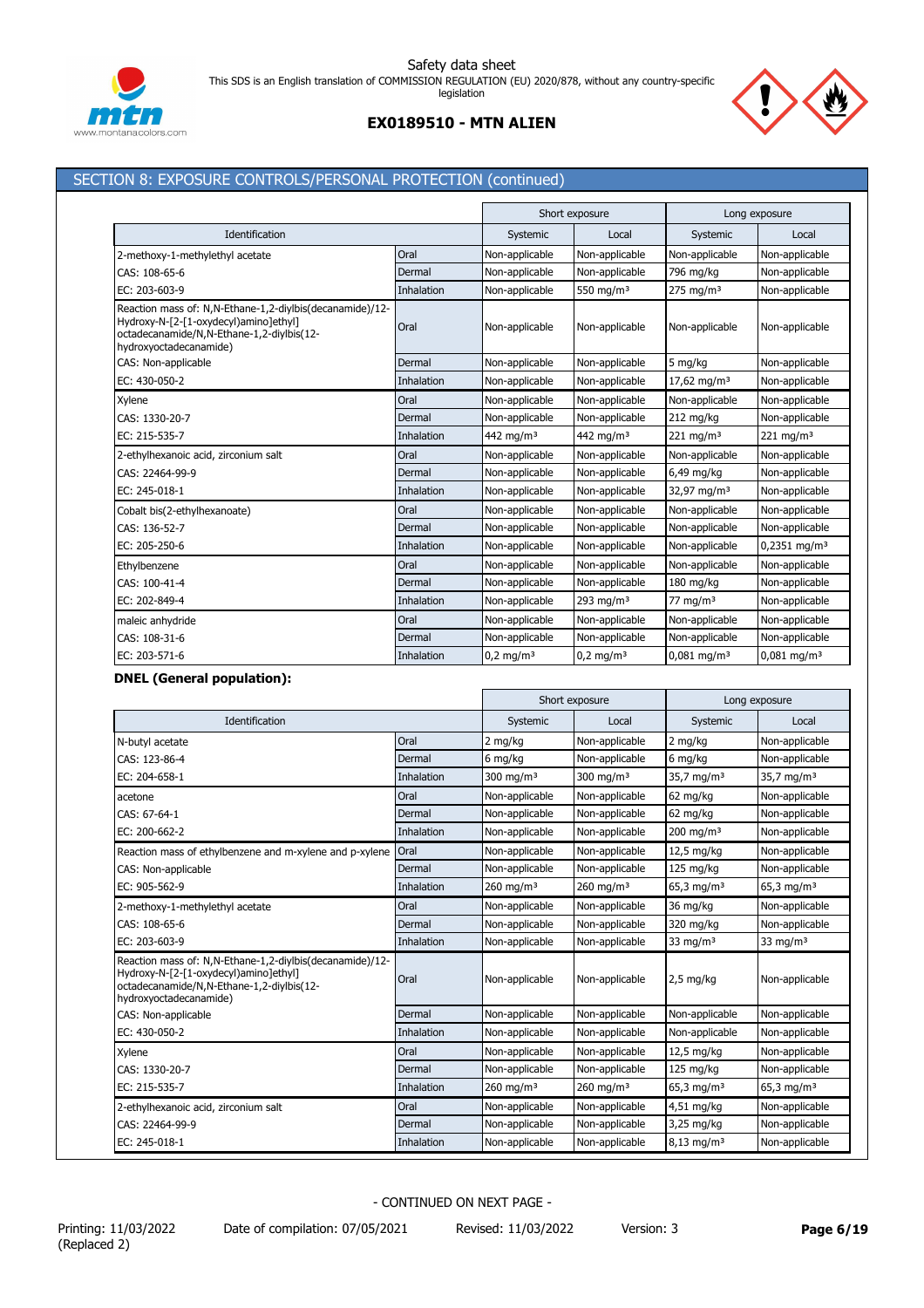



## **EX0189510 - MTN ALIEN**

## SECTION 8: EXPOSURE CONTROLS/PERSONAL PROTECTION (continued)

|                                                                                                                                                                             |              |                | Short exposure          |                     | Long exposure             |
|-----------------------------------------------------------------------------------------------------------------------------------------------------------------------------|--------------|----------------|-------------------------|---------------------|---------------------------|
| Identification                                                                                                                                                              |              | Systemic       | Local                   | Systemic            | Local                     |
| Cobalt bis(2-ethylhexanoate)                                                                                                                                                | Oral         | Non-applicable | Non-applicable          | $0,175$ mg/kg       | Non-applicable            |
| CAS: 136-52-7                                                                                                                                                               | Dermal       | Non-applicable | Non-applicable          | Non-applicable      | Non-applicable            |
| EC: 205-250-6                                                                                                                                                               | Inhalation   | Non-applicable | Non-applicable          | Non-applicable      | $0,037$ mg/m <sup>3</sup> |
| Ethylbenzene                                                                                                                                                                | Oral         | Non-applicable | Non-applicable          | $1,6$ mg/kg         | Non-applicable            |
| CAS: 100-41-4                                                                                                                                                               | Dermal       | Non-applicable | Non-applicable          | Non-applicable      | Non-applicable            |
| EC: 202-849-4                                                                                                                                                               | Inhalation   | Non-applicable | Non-applicable          | $15 \text{ mg/m}^3$ | Non-applicable            |
| <b>PNEC:</b>                                                                                                                                                                |              |                |                         |                     |                           |
| Identification                                                                                                                                                              |              |                |                         |                     |                           |
| N-butyl acetate                                                                                                                                                             | <b>STP</b>   | 35,6 mg/L      | Fresh water             |                     | $0,18$ mg/L               |
| CAS: 123-86-4                                                                                                                                                               | Soil         | $0,09$ mg/kg   | Marine water            |                     | $0,018$ mg/L              |
| EC: 204-658-1                                                                                                                                                               | Intermittent | 0,36 mg/L      | Sediment (Fresh water)  |                     | 0,981 mg/kg               |
|                                                                                                                                                                             | Oral         | Non-applicable | Sediment (Marine water) |                     | 0,098 mg/kg               |
| acetone                                                                                                                                                                     | <b>STP</b>   | $100$ mg/L     | Fresh water             |                     | 10,6 mg/L                 |
| CAS: 67-64-1                                                                                                                                                                | Soil         | 29,5 mg/kg     | Marine water            |                     | $1,06$ mg/L               |
| EC: 200-662-2                                                                                                                                                               | Intermittent | $21$ mg/L      | Sediment (Fresh water)  |                     | 30,4 mg/kg                |
|                                                                                                                                                                             | Oral         | Non-applicable | Sediment (Marine water) |                     | 3,04 mg/kg                |
| Reaction mass of ethylbenzene and m-xylene and p-xylene                                                                                                                     | <b>STP</b>   | 6,58 mg/L      | Fresh water             |                     | 0,327 mg/L                |
| CAS: Non-applicable                                                                                                                                                         | Soil         | 2,31 mg/kg     | Marine water            |                     | 0,327 mg/L                |
| EC: 905-562-9                                                                                                                                                               | Intermittent | 0,327 mg/L     | Sediment (Fresh water)  |                     | 12,46 mg/kg               |
|                                                                                                                                                                             | Oral         | Non-applicable | Sediment (Marine water) |                     | 12,46 mg/kg               |
| 2-methoxy-1-methylethyl acetate                                                                                                                                             | <b>STP</b>   | $100$ mg/L     | Fresh water             |                     | $0,635$ mg/L              |
| CAS: 108-65-6                                                                                                                                                               | Soil         | 0,29 mg/kg     | Marine water            |                     | $0,064$ mg/L              |
| EC: 203-603-9                                                                                                                                                               | Intermittent | $6,35$ mg/L    | Sediment (Fresh water)  |                     | 3,29 mg/kg                |
|                                                                                                                                                                             | Oral         | Non-applicable | Sediment (Marine water) |                     | 0,329 mg/kg               |
| Reaction mass of: N, N-Ethane-1, 2-diylbis (decanamide)/12-<br>Hydroxy-N-[2-[1-oxydecyl)amino]ethyl]<br>octadecanamide/N,N-Ethane-1,2-diylbis(12-<br>hydroxyoctadecanamide) | <b>STP</b>   | $100$ mg/L     | Fresh water             |                     | 0,000058 mg/L             |
| CAS: Non-applicable                                                                                                                                                         | Soil         | $1 \, mg/kg$   | Marine water            |                     | 0,000006 mg/L             |
| EC: 430-050-2                                                                                                                                                               | Intermittent | 0,000054 mg/L  | Sediment (Fresh water)  |                     | 1 mg/kg                   |
|                                                                                                                                                                             | Oral         | 0,0333 g/kg    | Sediment (Marine water) |                     | $0,1$ mg/kg               |
| Xylene                                                                                                                                                                      | <b>STP</b>   | $6,58$ mg/L    | Fresh water             |                     | 0,327 mg/L                |
| CAS: 1330-20-7                                                                                                                                                              | Soil         | 2,31 mg/kg     | Marine water            |                     | 0,327 mg/L                |
| EC: 215-535-7                                                                                                                                                               | Intermittent | 0,327 mg/L     | Sediment (Fresh water)  |                     | 12,46 mg/kg               |
|                                                                                                                                                                             | Oral         | Non-applicable | Sediment (Marine water) |                     | 12,46 mg/kg               |
| Cobalt bis(2-ethylhexanoate)                                                                                                                                                | <b>STP</b>   | $0.37$ mg/L    | Fresh water             |                     | 0,00062 mg/L              |
| CAS: 136-52-7                                                                                                                                                               | Soil         | 10,9 mg/kg     | Marine water            |                     | 0,00236 mg/L              |
| EC: 205-250-6                                                                                                                                                               | Intermittent | Non-applicable | Sediment (Fresh water)  |                     | 53,8 mg/kg                |
|                                                                                                                                                                             | Oral         | Non-applicable | Sediment (Marine water) |                     | 69,8 mg/kg                |
| Ethylbenzene                                                                                                                                                                | <b>STP</b>   | 9,6 mg/L       | Fresh water             |                     | $0,1$ mg/L                |
| CAS: 100-41-4                                                                                                                                                               | Soil         | 2,68 mg/kg     | Marine water            |                     | $0,01$ mg/L               |
| EC: 202-849-4                                                                                                                                                               | Intermittent | $0,1$ mg/L     | Sediment (Fresh water)  |                     | 13,7 mg/kg                |
|                                                                                                                                                                             | Oral         | 0,02 g/kg      | Sediment (Marine water) |                     | 1,37 mg/kg                |
| maleic anhydride                                                                                                                                                            | <b>STP</b>   | 44,6 mg/L      | Fresh water             |                     | 0,038 mg/L                |
| CAS: 108-31-6                                                                                                                                                               | Soil         | 0,037 mg/kg    | Marine water            |                     | 0,004 mg/L                |
| EC: 203-571-6                                                                                                                                                               | Intermittent | 0,379 mg/L     | Sediment (Fresh water)  |                     | 0,296 mg/kg               |
|                                                                                                                                                                             | Oral         | Non-applicable | Sediment (Marine water) |                     | 0,03 mg/kg                |

## **8.2 Exposure controls:**

A.- Individual protection measures, such as personal protective equipment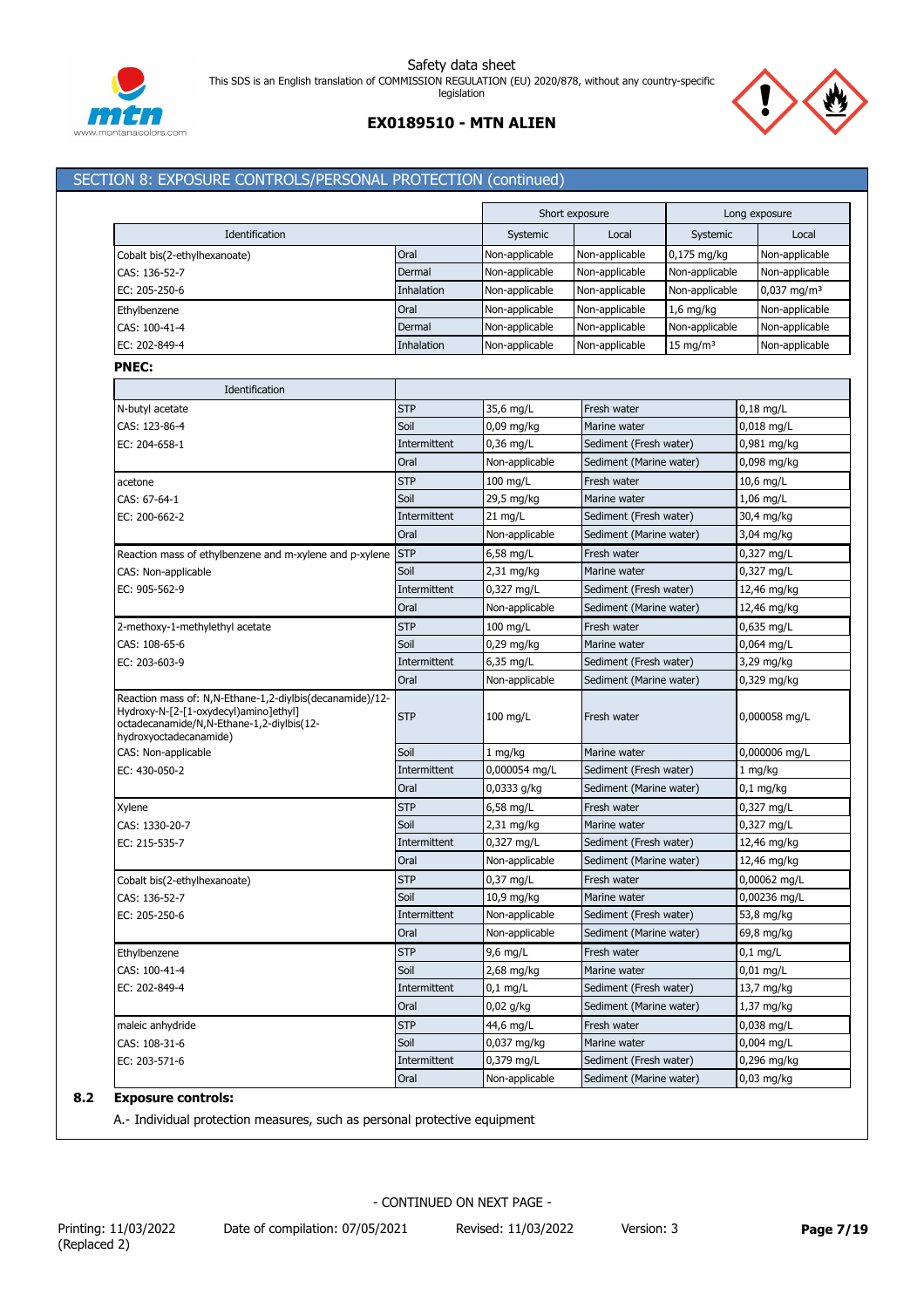

## **EX0189510 - MTN ALIEN**



# SECTION 8: EXPOSURE CONTROLS/PERSONAL PROTECTION (continued)

As a preventative measure it is recommended to use basic Personal Protective Equipment, with the corresponding <<CE marking>> in accordance with Regulation (EU) 2016/425. For more information on Personal Protective Equipment (storage, use, cleaning, maintenance, class of protection,…) consult the information leaflet provided by the manufacturer. For more information see subsection 7.1. All information contained herein is a recommendation which needs some specification from the labour risk prevention services as it is not known whether the company has additional measures at its disposal.

#### B.- Respiratory protection

| Pictogram                                                       | <b>PPE</b>                                      | Labelling      | <b>CEN Standard</b>                                           | Remarks                                                                                                                       |  |  |  |
|-----------------------------------------------------------------|-------------------------------------------------|----------------|---------------------------------------------------------------|-------------------------------------------------------------------------------------------------------------------------------|--|--|--|
| <b>RESPONSE</b><br>Mandatory<br>respiratory tract<br>protection | Filter mask for gases,<br>vapours and particles | <b>CAT III</b> | EN 149:2001+A1:2009<br>EN 405:2002+A1:2010<br>EN ISO 136:1998 | Replace when an increase in resistence to<br>breathing is observed and/or a smell or taste of the<br>contaminant is detected. |  |  |  |
| Specific protection for the hands                               |                                                 |                |                                                               |                                                                                                                               |  |  |  |

C.- Specific protection for the hands

| Pictogram                                   | <b>PPE</b>                                                                                                                                    | Labelling      | <b>CEN Standard</b> | Remarks                                          |
|---------------------------------------------|-----------------------------------------------------------------------------------------------------------------------------------------------|----------------|---------------------|--------------------------------------------------|
| <b>ANTI</b><br>Mandatory hand<br>protection | Chemical protective gloves<br>(Material: Linear low-density<br>polyethylene (LLDPE),<br>Breakthrough time: > 480<br>min, Thickness: 0.062 mm) | <b>CAT III</b> | EN 420:2004+A1:2010 | Replace the gloves at any sign of deterioration. |

As the product is a mixture of several substances, the resistance of the glove material can not be calculated in advance with total reliability and has therefore to be checked prior to the application.

D.- Ocular and facial protection

| Pictogram                    | <b>PPE</b>  | Labelling     | <b>CEN Standard</b>                                           | Remarks                                                                                                                         |
|------------------------------|-------------|---------------|---------------------------------------------------------------|---------------------------------------------------------------------------------------------------------------------------------|
| Mandatory face<br>protection | Face shield | <b>CAT II</b> | EN 166:2002<br>EN 167:2002<br>EN 168:2002<br>EN ISO 4007:2018 | Clean daily and disinfect periodically according to<br>the manufacturer's instructions. Use if there is a<br>risk of splashing. |

#### E.- Body protection

| Pictogram                                  | <b>PPE</b>                                                                                                   | Labelling      | <b>CEN Standard</b>                                                                                                                                   | <b>Remarks</b>                                                                                 |
|--------------------------------------------|--------------------------------------------------------------------------------------------------------------|----------------|-------------------------------------------------------------------------------------------------------------------------------------------------------|------------------------------------------------------------------------------------------------|
| W<br>Mandatory complete<br>body protection | Disposable clothing for<br>protection against chemical<br>risks, with antistatic and<br>fireproof properties | <b>CAT III</b> | EN 1149-1,2,3<br>EN 13034:2005+A1:2009<br>EN ISO 13982-<br>1:2004/A1:2010<br>EN ISO 6529:2013<br>EN ISO 6530:2005<br>EN ISO 13688:2013<br>EN 464:1994 | For professional use only. Clean periodically<br>according to the manufacturer's instructions. |
| Mandatory foot<br>protection               | Safety footwear for<br>protection against chemical<br>risk, with antistatic and heat<br>resistant properties | <b>CAT III</b> | EN ISO 13287:2013<br>EN ISO 20345:2011<br>EN 13832-1:2019                                                                                             | Replace boots at any sign of deterioration.                                                    |

F.- Additional emergency measures

| Emergency measure | <b>Standards</b>                                | Emergency measure | <b>Standards</b>                               |
|-------------------|-------------------------------------------------|-------------------|------------------------------------------------|
| <b>AV</b>         | ANSI Z358-1<br>ISO 3864-1:2011, ISO 3864-4:2011 | $\bullet$<br>W    | DIN 12 899<br>ISO 3864-1:2011, ISO 3864-4:2011 |
| Emergency shower  |                                                 | Eyewash stations  |                                                |

## **Environmental exposure controls:**

In accordance with the community legislation for the protection of the environment it is recommended to avoid environmental spillage of both the product and its container. For additional information see subsection 7.1.D

## **Volatile organic compounds:**

With regard to Directive 2010/75/EU, this product has the following characteristics:

V.O.C. (Supply): 66,06 % weight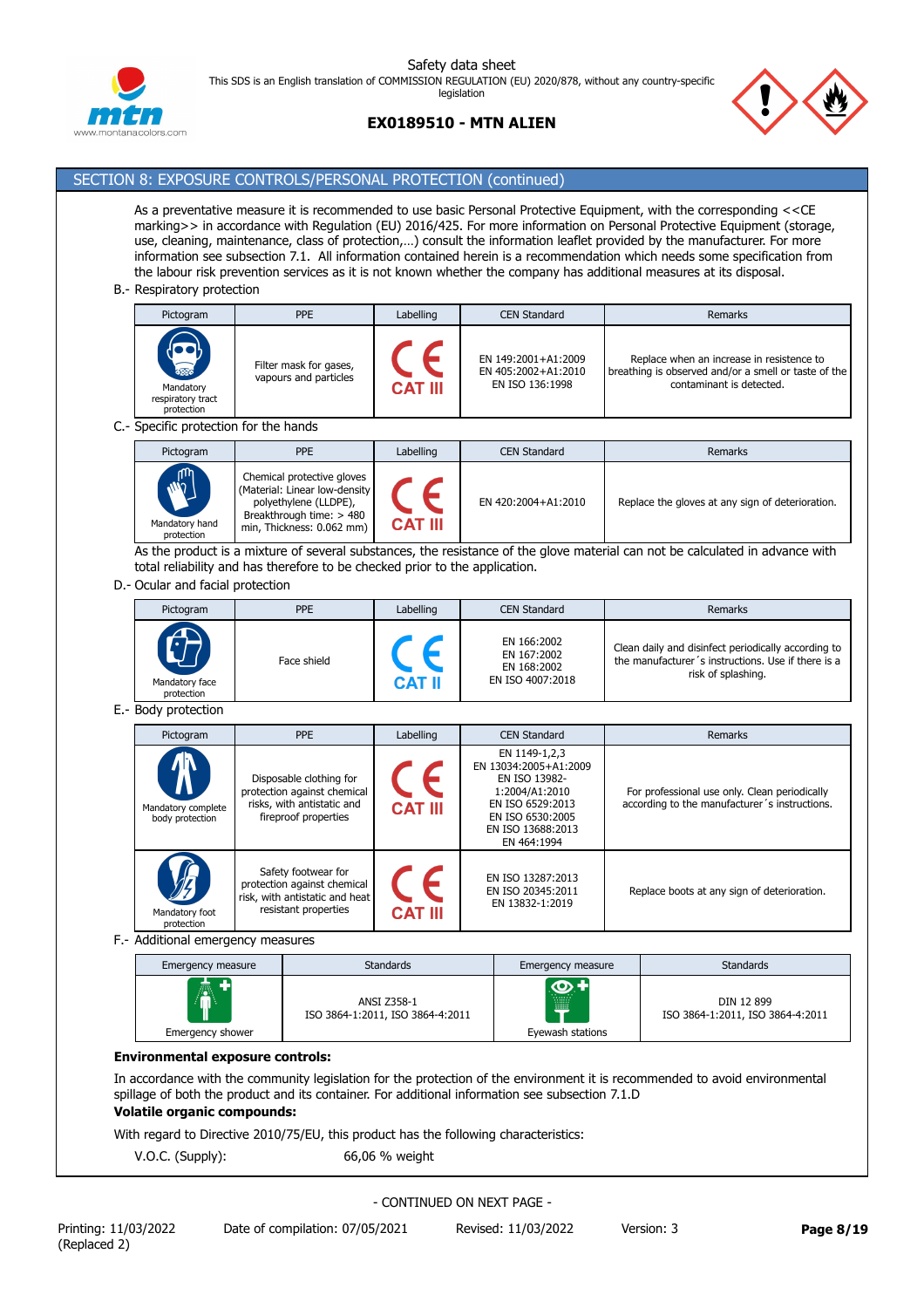## **EX0189510 - MTN ALIEN**



| SECTION 8: EXPOSURE CONTROLS/PERSONAL PROTECTION (continued) |  |
|--------------------------------------------------------------|--|
|                                                              |  |

V.O.C. density at 20 °C: 556,23 kg/m<sup>3</sup> (556,23 g/L) Average carbon number: 5,64 Average molecular weight: 104,37 g/mol

## SECTION 9: PHYSICAL AND CHEMICAL PROPERTIES

| 9.1 | Information on basic physical and chemical properties:                                             |                                          |  |  |  |  |
|-----|----------------------------------------------------------------------------------------------------|------------------------------------------|--|--|--|--|
|     | For complete information see the product datasheet.                                                |                                          |  |  |  |  |
|     | <b>Appearance:</b>                                                                                 |                                          |  |  |  |  |
|     | Physical state at 20 °C:                                                                           | Aerosol                                  |  |  |  |  |
|     | Appearance:                                                                                        | Not available                            |  |  |  |  |
|     | Colour:                                                                                            | According to the markings on the package |  |  |  |  |
|     | Odour:                                                                                             | Not available                            |  |  |  |  |
|     | Odour threshold:                                                                                   | Non-applicable *                         |  |  |  |  |
|     | <b>Volatility:</b>                                                                                 |                                          |  |  |  |  |
|     | Boiling point at atmospheric pressure:                                                             | -1 °C (Propellant)                       |  |  |  |  |
|     | Vapour pressure at 20 °C:                                                                          | Non-applicable *                         |  |  |  |  |
|     | Vapour pressure at 50 °C:                                                                          | <300000 Pa (300 kPa)                     |  |  |  |  |
|     | Evaporation rate at 20 °C:                                                                         | Non-applicable *                         |  |  |  |  |
|     | <b>Product description:</b>                                                                        |                                          |  |  |  |  |
|     | Density at 20 °C:                                                                                  | 842 kg/m <sup>3</sup>                    |  |  |  |  |
|     | Relative density at 20 °C:                                                                         | 0,842                                    |  |  |  |  |
|     | Dynamic viscosity at 20 °C:                                                                        | Non-applicable *                         |  |  |  |  |
|     | Kinematic viscosity at 20 °C:                                                                      | Non-applicable *                         |  |  |  |  |
|     | Kinematic viscosity at 40 °C:                                                                      | Non-applicable *                         |  |  |  |  |
|     | Concentration:                                                                                     | Non-applicable *                         |  |  |  |  |
|     | pH:                                                                                                | Non-applicable *                         |  |  |  |  |
|     | Vapour density at 20 °C:                                                                           | Non-applicable *                         |  |  |  |  |
|     | Partition coefficient n-octanol/water 20 °C:                                                       | Non-applicable *                         |  |  |  |  |
|     | Solubility in water at 20 °C:                                                                      | Non-applicable *                         |  |  |  |  |
|     | Solubility properties:                                                                             | Non-applicable *                         |  |  |  |  |
|     | Decomposition temperature:                                                                         | Non-applicable *                         |  |  |  |  |
|     | Melting point/freezing point:                                                                      | Non-applicable *                         |  |  |  |  |
|     | Recipient pressure:                                                                                | Non-applicable *                         |  |  |  |  |
|     | <b>Flammability:</b>                                                                               |                                          |  |  |  |  |
|     | Flash Point:                                                                                       | Non-applicable                           |  |  |  |  |
|     | Flammability (solid, gas):                                                                         | Non-applicable *                         |  |  |  |  |
|     | Autoignition temperature:                                                                          | 365 °C (Propellant)                      |  |  |  |  |
|     | Lower flammability limit:                                                                          | Non-applicable *                         |  |  |  |  |
|     | Upper flammability limit:                                                                          | Non-applicable *                         |  |  |  |  |
|     | <b>Particle characteristics:</b>                                                                   |                                          |  |  |  |  |
|     | Median equivalent diameter:                                                                        | Non-applicable                           |  |  |  |  |
| 9.2 | <b>Other information:</b>                                                                          |                                          |  |  |  |  |
|     | Information with regard to physical hazard classes:                                                |                                          |  |  |  |  |
|     | *Not relevant due to the nature of the product, not providing information property of its hazards. |                                          |  |  |  |  |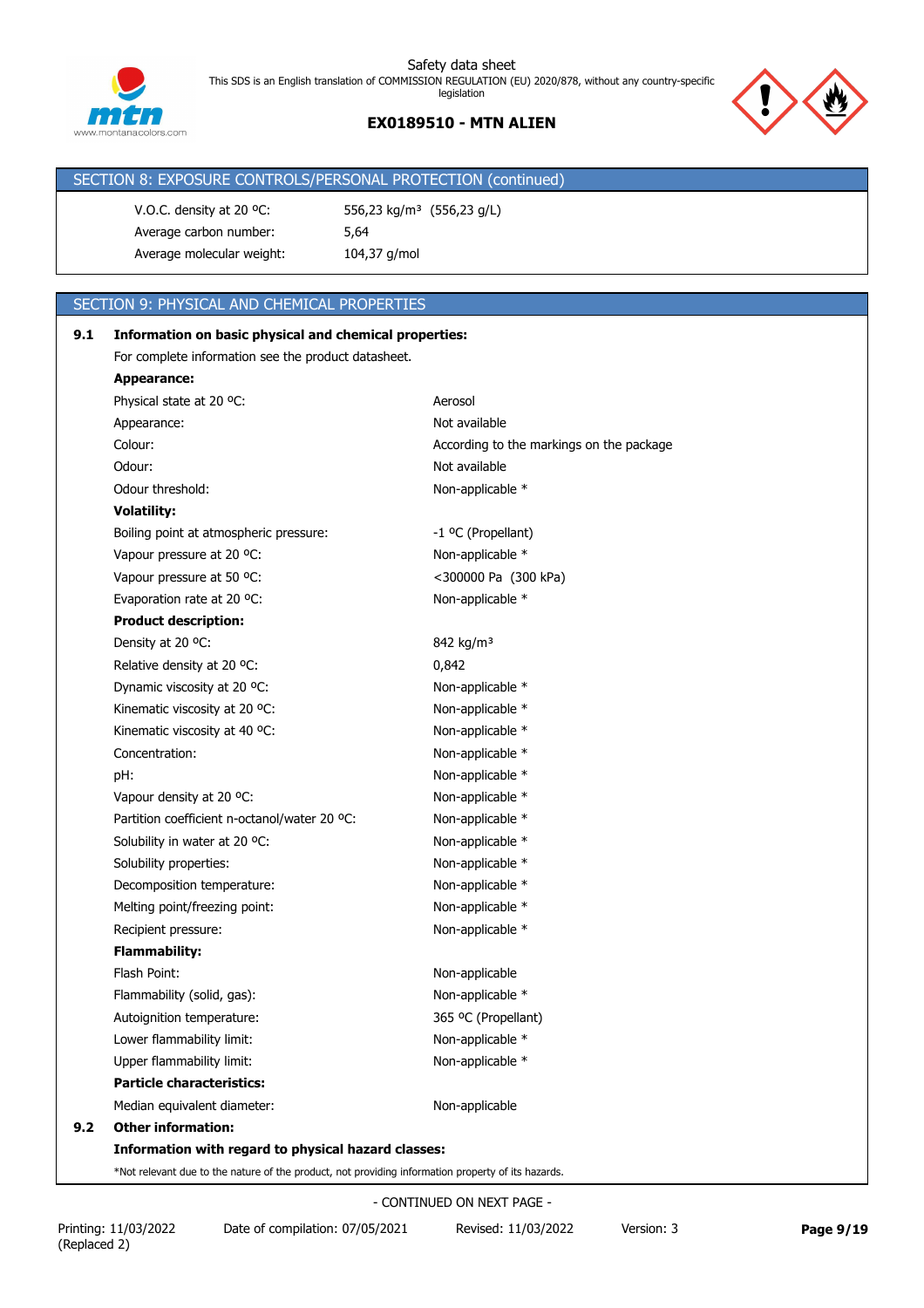



| SECTION 9: PHYSICAL AND CHEMICAL PROPERTIES (continued)                                            |                  |
|----------------------------------------------------------------------------------------------------|------------------|
| Explosive properties:                                                                              | Non-applicable * |
| Oxidising properties:                                                                              | Non-applicable * |
| Corrosive to metals:                                                                               | Non-applicable * |
| Heat of combustion:                                                                                | Non-applicable * |
| Aerosols-total percentage (by mass) of flammable<br>components:                                    | Non-applicable * |
| <b>Other safety characteristics:</b>                                                               |                  |
| Surface tension at 20 °C:                                                                          | Non-applicable * |
| Refraction index:                                                                                  | Non-applicable * |
| *Not relevant due to the nature of the product, not providing information property of its hazards. |                  |

## SECTION 10: STABILITY AND REACTIVITY

#### **10.1 Reactivity:**

No hazardous reactions are expected because the product is stable under recommended storage conditions. See section 7.

#### **10.2 Chemical stability:**

Chemically stable under the conditions of storage, handling and use.

#### **10.3 Possibility of hazardous reactions:**

Under the specified conditions, hazardous reactions that lead to excessive temperatures or pressure are not expected.

#### **10.4 Conditions to avoid:**

Applicable for handling and storage at room temperature:

| friction<br>and   | <br>with air<br>Contact | temperature<br>ease in<br>.ncr  | Sunlight               | Humidit           |
|-------------------|-------------------------|---------------------------------|------------------------|-------------------|
| Not<br>applicable | N٥<br>applicable        | - -<br>combustion<br>Risk<br>nt | direct impact<br>Avoig | Not<br>applicable |

## **10.5 Incompatible materials:**

| Acids                 | Water             | Oxidising materials       | Combustible materials | Others                              |
|-----------------------|-------------------|---------------------------|-----------------------|-------------------------------------|
| Avoid strong<br>acids | applicable<br>No! | impact<br>Avoio<br>direct | Not<br>: applicable   | Avoid alkalis<br>bases<br>or strona |

## **10.6 Hazardous decomposition products:**

See subsection 10.3, 10.4 and 10.5 to find out the specific decomposition products. Depending on the decomposition conditions, complex mixtures of chemical substances can be released: carbon dioxide (CO2), carbon monoxide and other organic compounds.

## SECTION 11: TOXICOLOGICAL INFORMATION

#### **11.1 Information on hazard classes as defined in Regulation (EC) No 1272/2008:**

The experimental information related to the toxicological properties of the product itself is not available

#### **Dangerous health implications:**

In case of exposure that is repetitive, prolonged or at concentrations higher than the recommended occupational exposure limits, adverse effects on health may result, depending on the means of exposure:

A- Ingestion (acute effect):

- Acute toxicity : Based on available data, the classification criteria are not met, however, it contains substances classified as dangerous for consumption. For more information see section 3.
- Corrosivity/Irritability: Based on available data, the classification criteria are not met. However, it does contain substances classified as dangerous for this effect. For more information see section 3.
- B- Inhalation (acute effect):
	- Acute toxicity : Based on available data, the classification criteria are not met. However, it contains substances classified as dangerous for inhalation. For more information see section 3.
	- Corrosivity/Irritability: Prolonged inhalation of the product is corrosive to mucous membranes and the upper respiratory tract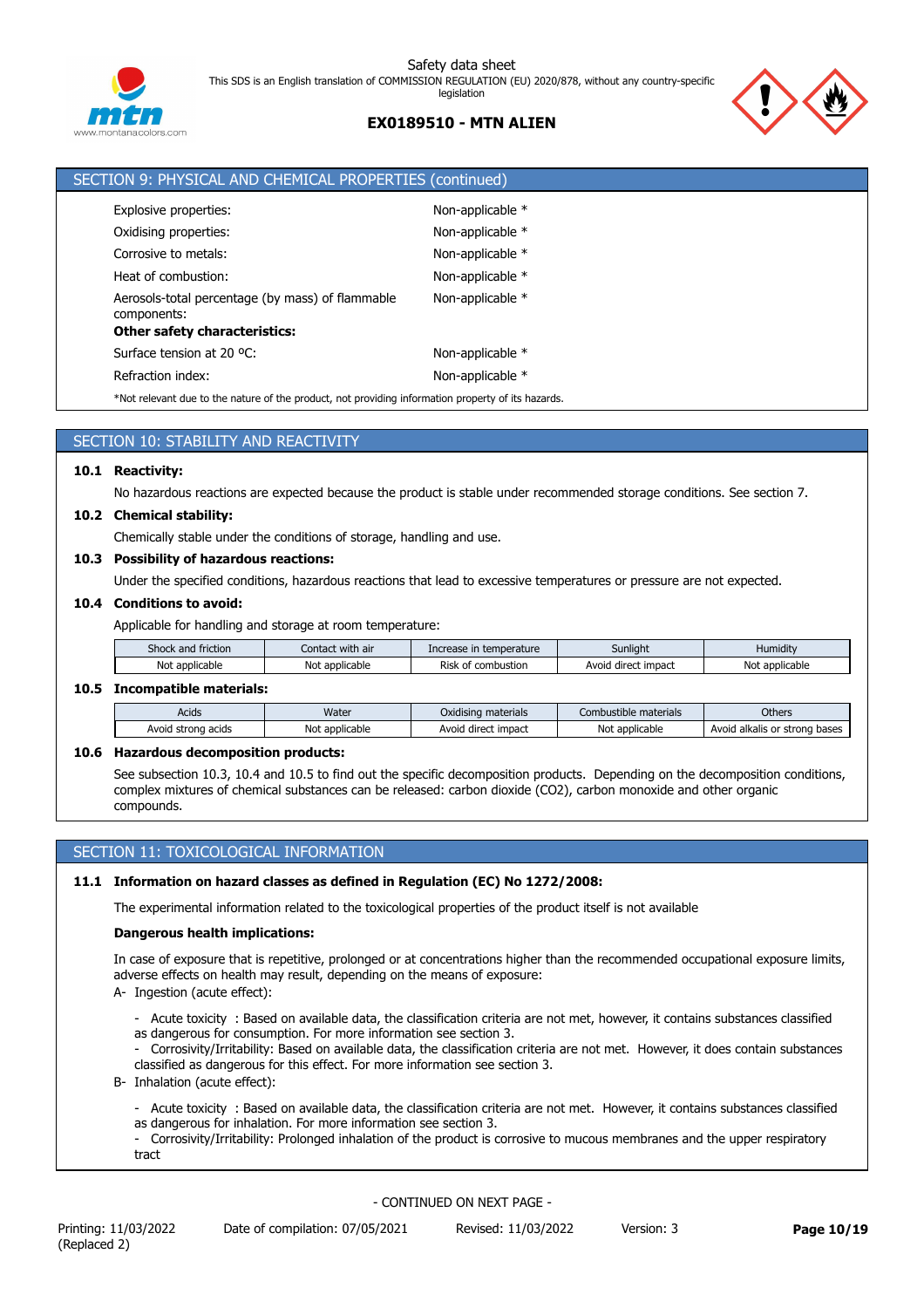



## SECTION 11: TOXICOLOGICAL INFORMATION (continued)

- C- Contact with the skin and the eyes (acute effect):
	- Contact with the skin: Based on available data, the classification criteria are not met. However, it contains substances classified as dangerous for skin contact. For more information see section 3.
	- Contact with the eyes: Based on available data, the classification criteria are not met. However, it does contain substances classified as dangerous for this effect. For more information see section 3.
- D- CMR effects (carcinogenicity, mutagenicity and toxicity to reproduction):

- Carcinogenicity: Based on available data, the classification criteria are not met, as it does not contain substances classified as dangerous for the effects mentioned. For more information see section 3.

 IARC: Ethylbenzene (2B); Xylene (3); Titanium dioxide (2B); Cobalt bis(2-ethylhexanoate) (2B); Hydrocarbons, C9-C11,nalkanes, iso-alkanes, cyclics, <2% aromatics (3); Reaction mass of ethylbenzene and m-xylene and p-xylene (3); Benzyl acetate (3)

- Mutagenicity: Based on available data, the classification criteria are not met, as it does not contain substances classified as dangerous for this effect. For more information see section 3.

Reproductive toxicity: Based on available data, the classification criteria are not met. However, it does contain substances classified as dangerous for this effect. For more information see section 3.

E- Sensitizing effects:

- Respiratory: Based on available data, the classification criteria are not met. However, it contains substances classified as dangerous with sensitising effects. For more information see section 3.

- Cutaneous: Prolonged contact with the skin can result in episodes of allergic contact dermatitis.
- F- Specific target organ toxicity (STOT) single exposure:

Exposure in high concentration can interfere with the central nervous system causing headache, dizziness, vertigo, nausea, vomiting, confusion, and in serious cases, loss of consciousness.

G- Specific target organ toxicity (STOT)-repeated exposure:

- Specific target organ toxicity (STOT)-repeated exposure: Based on available data, the classification criteria are not met. However, it contains substances classified as dangerous for inhalation. For more information see section 3.

- Skin: Repeated exposure may cause skin dryness or cracking
- H- Aspiration hazard:

Based on available data, the classification criteria are not met. However, it does contain substances classified as dangerous for this effect. For more information see section 3.

#### **Other information:**

Non-applicable

## **Specific toxicology information on the substances:**

| Identification                                          |                 | Acute toxicity  | Genus  |
|---------------------------------------------------------|-----------------|-----------------|--------|
| 2-methoxy-1-methylethyl acetate                         | LD50 oral       | 8532 mg/kg      | Rat    |
| CAS: 108-65-6                                           | LD50 dermal     | >5000 mg/kg     | Rat    |
| EC: 203-603-9                                           | LC50 inhalation | 30 mg/L (4 h)   | Rat    |
| N-butyl acetate                                         | LD50 oral       | 12789 mg/kg     | Rat    |
| CAS: 123-86-4                                           | LD50 dermal     | 14112 mg/kg     | Rabbit |
| EC: 204-658-1                                           | LC50 inhalation | 23,4 mg/L (4 h) | Rat    |
| Reaction mass of ethylbenzene and m-xylene and p-xylene | LD50 oral       | 5627 mg/kg      | Mouse  |
| CAS: Non-applicable                                     | LD50 dermal     | 1100 mg/kg      | Rat    |
| EC: 905-562-9                                           | LC50 inhalation | 11 mg/L (ATEi)  |        |
| acetone                                                 | LD50 oral       | 5800 mg/kg      | Rat    |
| CAS: 67-64-1                                            | LD50 dermal     | 7426 mg/kg      | Rabbit |
| EC: 200-662-2                                           | LC50 inhalation | 76 mg/L (4 h)   | Rat    |
| <b>Butane</b>                                           | LD50 oral       | >2000 mg/kg     |        |
| CAS: 106-97-8                                           | LD50 dermal     | >2000 mg/kg     |        |
| EC: 203-448-7                                           | LC50 inhalation | 658 mg/L (4 h)  | Rat    |
| Propane                                                 | LD50 oral       | >2000 mg/kg     |        |
| CAS: 74-98-6                                            | LD50 dermal     | >2000 mg/kg     |        |
| EC: 200-827-9                                           | LC50 inhalation | $>5$ mg/L       |        |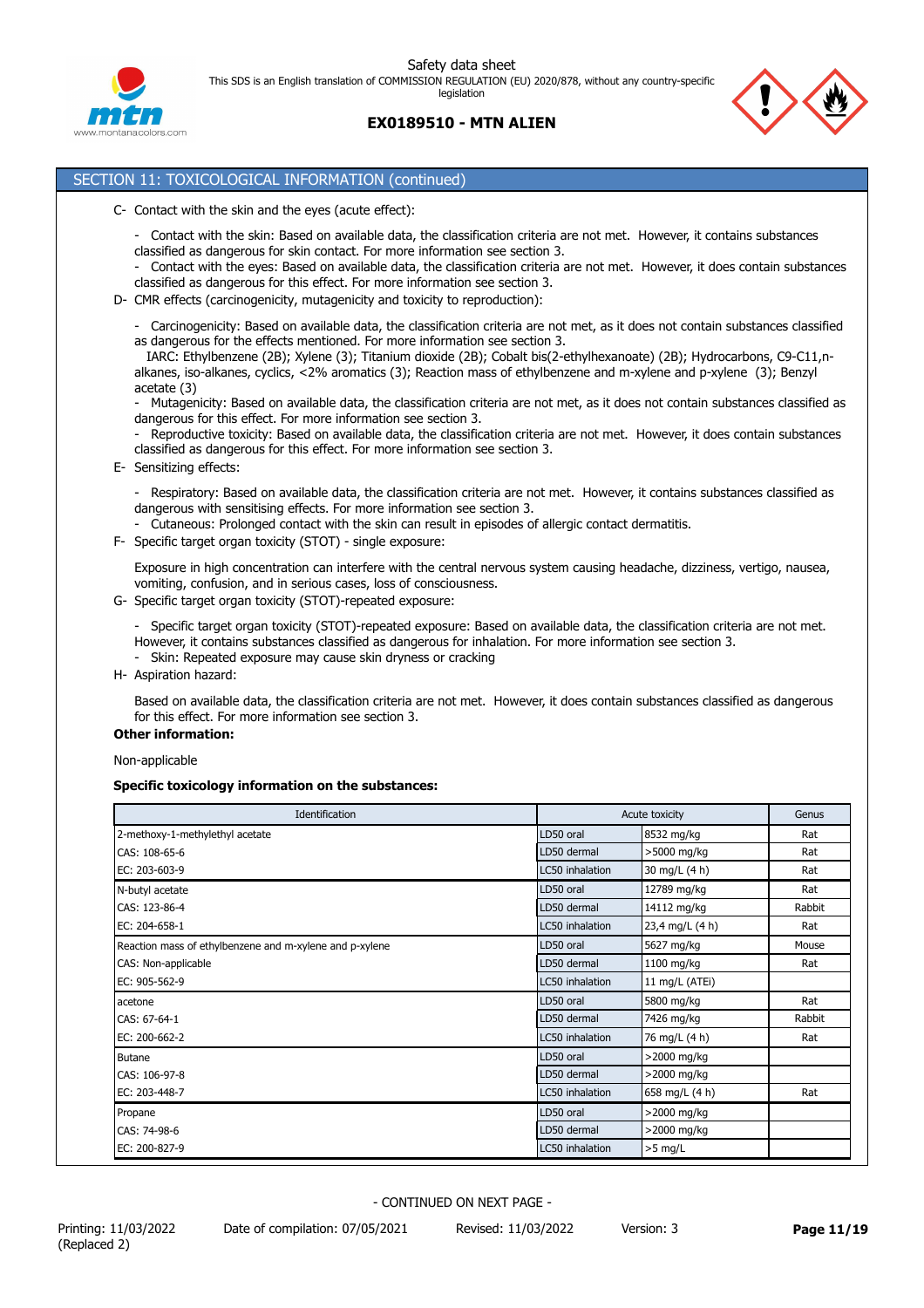





## SECTION 11: TOXICOLOGICAL INFORMATION (continued)

| Identification                                                                                                                                                   |                 | Acute toxicity  | Genus  |
|------------------------------------------------------------------------------------------------------------------------------------------------------------------|-----------------|-----------------|--------|
| Isobutane                                                                                                                                                        | LD50 oral       | >2000 mg/kg     |        |
| CAS: 75-28-5                                                                                                                                                     | LD50 dermal     | >2000 mg/kg     |        |
| EC: 200-857-2                                                                                                                                                    | LC50 inhalation | $>5$ mg/L       |        |
| Reaction mass of: N,N-Ethane-1,2-diylbis(decanamide)/12-Hydroxy-N-[2-[1-oxydecyl)<br>amino]ethyl]octadecanamide/N,N-Ethane-1,2-diylbis(12-hydroxyoctadecanamide) | LD50 oral       | 5100 mg/kg      | Rat    |
| CAS: Non-applicable                                                                                                                                              | LD50 dermal     | >2000 mg/kg     |        |
| EC: 430-050-2                                                                                                                                                    | LC50 inhalation | $>5$ mg/L       |        |
| Xylene                                                                                                                                                           | LD50 oral       | 2100 mg/kg      | Rat    |
| CAS: 1330-20-7                                                                                                                                                   | LD50 dermal     | 1100 mg/kg      | Rat    |
| EC: 215-535-7                                                                                                                                                    | LC50 inhalation | $>20$ mg/L      |        |
| 2-ethylhexanoic acid, zirconium salt                                                                                                                             | LD50 oral       | 2043 mg/kg      | Rat    |
| CAS: 22464-99-9                                                                                                                                                  | LD50 dermal     | >2000 mg/kg     |        |
| EC: 245-018-1                                                                                                                                                    | LC50 inhalation | $>5$ mg/L       |        |
| Cobalt bis(2-ethylhexanoate)                                                                                                                                     | LD50 oral       | >2000 mg/kg     |        |
| CAS: 136-52-7                                                                                                                                                    | LD50 dermal     | >2000 mg/kg     |        |
| EC: 205-250-6                                                                                                                                                    | LC50 inhalation | $>5$ mg/L       |        |
| Ethylbenzene                                                                                                                                                     | LD50 oral       | 3500 mg/kg      | Rat    |
| CAS: 100-41-4                                                                                                                                                    | LD50 dermal     | 15354 mg/kg     | Rabbit |
| EC: 202-849-4                                                                                                                                                    | LC50 inhalation | 17,2 mg/L (4 h) | Rat    |
| maleic anhydride                                                                                                                                                 | LD50 oral       | >2000 mg/kg     |        |
| CAS: 108-31-6                                                                                                                                                    | LD50 dermal     | >2000 mg/kg     |        |
| EC: 203-571-6                                                                                                                                                    | LC50 inhalation | $>5$ mg/L       |        |

## **11.2 Information on other hazards:**

## **Endocrine disrupting properties**

Endocrine-disrupting properties: The product fails to meet the criteria.

## **Other information**

Non-applicable

## SECTION 12: ECOLOGICAL INFORMATION

The experimental information related to the eco-toxicological properties of the product itself is not available

## **12.1 Toxicity:**

## **Acute toxicity:**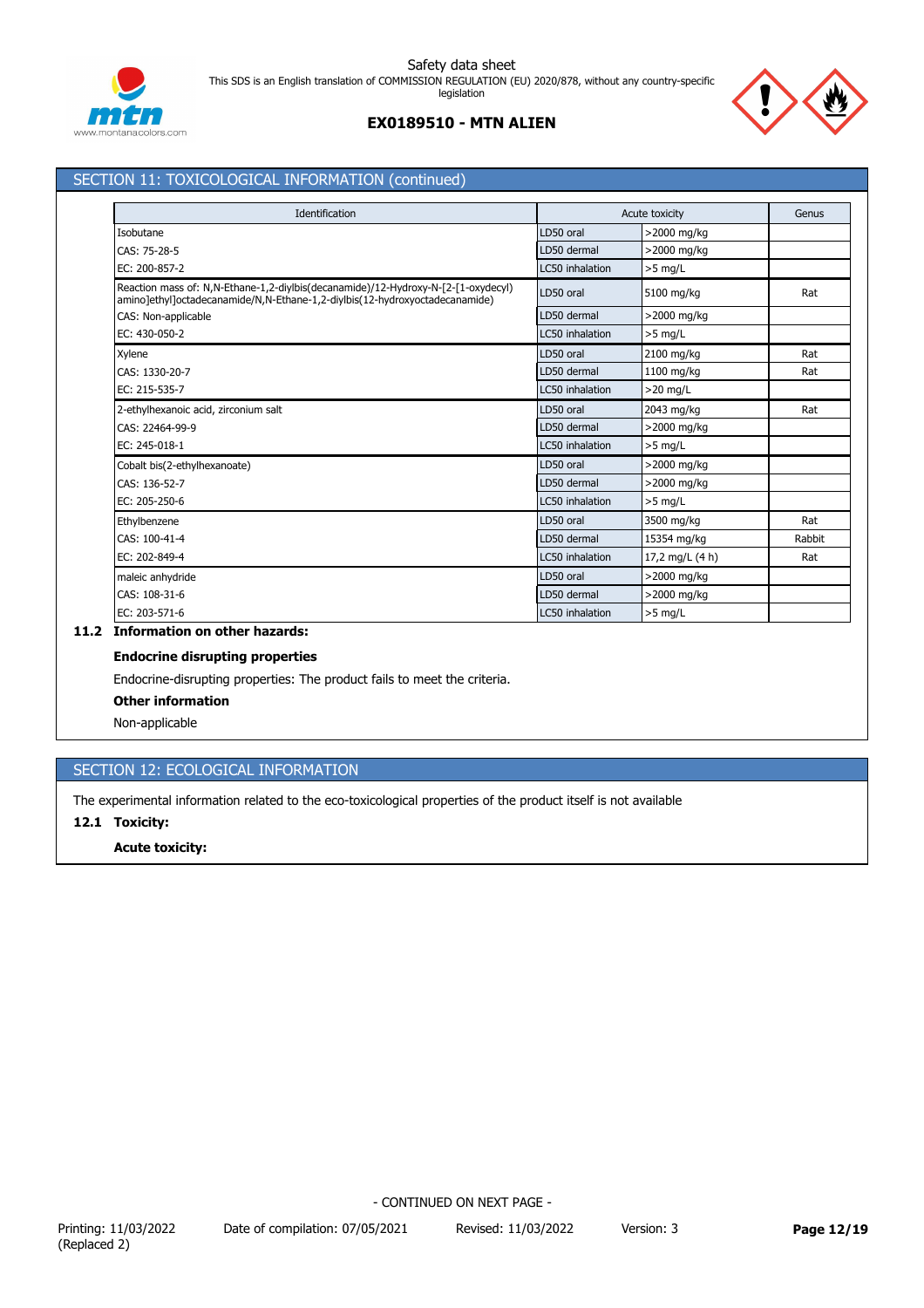





## SECTION 12: ECOLOGICAL INFORMATION (continued)

| Identification                                                                                                                                                       |             | Concentration      | <b>Species</b>          | Genus      |
|----------------------------------------------------------------------------------------------------------------------------------------------------------------------|-------------|--------------------|-------------------------|------------|
| N-butyl acetate                                                                                                                                                      | <b>LC50</b> | Non-applicable     |                         |            |
| CAS: 123-86-4                                                                                                                                                        | <b>EC50</b> | Non-applicable     |                         |            |
| EC: 204-658-1                                                                                                                                                        | <b>EC50</b> | 675 mg/L (72 h)    | Scenedesmus subspicatus | Algae      |
| acetone                                                                                                                                                              | <b>LC50</b> | 5540 mg/L (96 h)   | Oncorhynchus mykiss     | Fish       |
| CAS: 67-64-1                                                                                                                                                         | <b>EC50</b> | 8800 mg/L (48 h)   | Daphnia pulex           | Crustacean |
| EC: 200-662-2                                                                                                                                                        | <b>EC50</b> | 3400 mg/L (48 h)   | Chlorella pyrenoidosa   | Algae      |
| Reaction mass of ethylbenzene and m-xylene and p-xylene                                                                                                              | <b>LC50</b> | $>10 - 100$ (96 h) |                         | Fish       |
| CAS: Non-applicable                                                                                                                                                  | <b>EC50</b> | $>10 - 100$ (48 h) |                         | Crustacean |
| EC: 905-562-9                                                                                                                                                        | <b>EC50</b> | $>10 - 100$ (72 h) |                         | Algae      |
| 2-methoxy-1-methylethyl acetate                                                                                                                                      | <b>LC50</b> | 161 mg/L (96 h)    | Pimephales promelas     | Fish       |
| CAS: 108-65-6                                                                                                                                                        | <b>EC50</b> | 481 mg/L (48 h)    | Daphnia sp.             | Crustacean |
| EC: 203-603-9                                                                                                                                                        | <b>EC50</b> | Non-applicable     |                         |            |
| Reaction mass of: N,N-Ethane-1,2-diylbis(decanamide)/12-<br>Hydroxy-N-[2-[1-oxydecyl)amino]ethyl]octadecanamide/N,N-<br>Ethane-1,2-diylbis(12-hydroxyoctadecanamide) | LC50        | $>1 - 10$ (96 h)   |                         | Fish       |
| CAS: Non-applicable                                                                                                                                                  | <b>EC50</b> | $>1 - 10$ (48 h)   |                         | Crustacean |
| EC: 430-050-2                                                                                                                                                        | <b>EC50</b> | $>1 - 10$ (72 h)   |                         | Algae      |
| Xylene                                                                                                                                                               | <b>LC50</b> | $>10 - 100$ (96 h) |                         | Fish       |
| CAS: 1330-20-7                                                                                                                                                       | <b>EC50</b> | $>10 - 100$ (48 h) |                         | Crustacean |
| EC: 215-535-7                                                                                                                                                        | <b>EC50</b> | $>10 - 100$ (72 h) |                         | Algae      |
| 2-ethylhexanoic acid, zirconium salt                                                                                                                                 | <b>LC50</b> | 270 mg/L (96 h)    | N/A                     | Fish       |
| CAS: 22464-99-9                                                                                                                                                      | EC50        | Non-applicable     |                         |            |
| EC: 245-018-1                                                                                                                                                        | <b>EC50</b> | Non-applicable     |                         |            |
| Cobalt bis(2-ethylhexanoate)                                                                                                                                         | <b>LC50</b> | $>0.1 - 1$ (96 h)  |                         | Fish       |
| CAS: 136-52-7                                                                                                                                                        | <b>EC50</b> | $>0.1 - 1$ (48 h)  |                         | Crustacean |
| EC: 205-250-6                                                                                                                                                        | <b>EC50</b> | >0.1 - 1 (72 h)    |                         | Algae      |
| Ethylbenzene                                                                                                                                                         | <b>LC50</b> | 42,3 mg/L (96 h)   | Pimephales promelas     | Fish       |
| CAS: 100-41-4                                                                                                                                                        | <b>EC50</b> | 75 mg/L (48 h)     | Daphnia magna           | Crustacean |
| EC: 202-849-4                                                                                                                                                        | <b>EC50</b> | 63 mg/L (3 h)      | Chlorella vulgaris      | Algae      |
| <b>Chronic toxicity:</b>                                                                                                                                             |             |                    |                         |            |
| Identification                                                                                                                                                       |             | Concentration      | <b>Species</b>          | Genus      |
| N-butyl acetate                                                                                                                                                      | <b>NOEC</b> | Non-applicable     |                         |            |
| CAS: 123-86-4 EC: 204-658-1                                                                                                                                          | <b>NOEC</b> | 23,2 mg/L          | Daphnia magna           | Crustacean |
| acetone                                                                                                                                                              | <b>NOEC</b> | Non-applicable     |                         |            |
| CAS: 67-64-1 EC: 200-662-2                                                                                                                                           | <b>NOEC</b> | 2212 mg/L          | Daphnia magna           | Crustacean |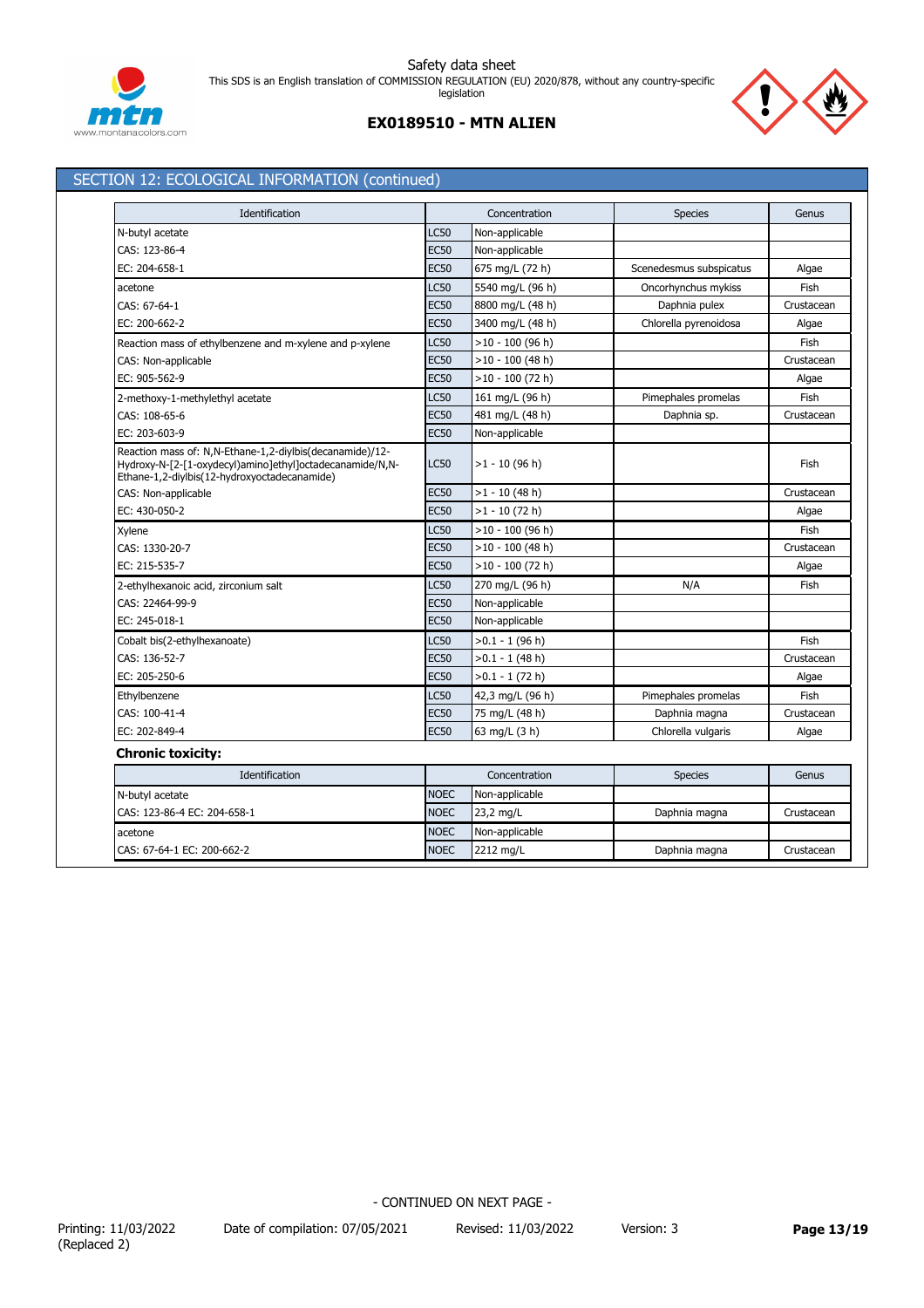



## **EX0189510 - MTN ALIEN**

## SECTION 12: ECOLOGICAL INFORMATION (continued)

| Identification                                          |             | Concentration  | <b>Species</b>      | Genus      |
|---------------------------------------------------------|-------------|----------------|---------------------|------------|
| Reaction mass of ethylbenzene and m-xylene and p-xylene | <b>NOEC</b> | $1,3$ mg/L     | Oncorhynchus mykiss | Fish       |
| CAS: Non-applicable EC: 905-562-9                       | <b>NOEC</b> | 1,17 mg/L      | Ceriodaphnia dubia  | Crustacean |
| 2-methoxy-1-methylethyl acetate                         | <b>NOEC</b> | 47,5 mg/L      | Oryzias latipes     | Fish       |
| CAS: 108-65-6 EC: 203-603-9                             | <b>NOEC</b> | $100$ mg/L     | Daphnia magna       | Crustacean |
| Xylene                                                  | <b>NOEC</b> | $1,3$ mg/L     | Oncorhynchus mykiss | Fish       |
| CAS: 1330-20-7 EC: 215-535-7                            | <b>NOEC</b> | 1,17 mg/L      | Ceriodaphnia dubia  | Crustacean |
| 2-ethylhexanoic acid, zirconium salt                    | <b>NOEC</b> | Non-applicable |                     |            |
| CAS: 22464-99-9 EC: 245-018-1                           | <b>NOEC</b> | 25 mg/L        | Daphnia magna       | Crustacean |
| Cobalt bis(2-ethylhexanoate)                            | <b>NOEC</b> | $0.21$ mg/L    | Pimephales promelas | Fish       |
| CAS: 136-52-7 EC: 205-250-6                             | <b>NOEC</b> | 0,1697 mg/L    | Aeolosoma sp.       | Crustacean |
| Ethylbenzene                                            | <b>NOEC</b> | Non-applicable |                     |            |
| CAS: 100-41-4 EC: 202-849-4                             | <b>NOEC</b> | $0.96$ mg/L    | Ceriodaphnia dubia  | Crustacean |

## **12.2 Persistence and degradability:**

| Identification<br>Degradability      |                  |                | Biodegradability |                |
|--------------------------------------|------------------|----------------|------------------|----------------|
| N-butyl acetate                      | BOD <sub>5</sub> | Non-applicable | Concentration    | Non-applicable |
| CAS: 123-86-4                        | COD              | Non-applicable | Period           | 5 days         |
| EC: 204-658-1                        | BOD5/COD         | Non-applicable | % Biodegradable  | 84 %           |
| acetone                              | BOD <sub>5</sub> | Non-applicable | Concentration    | $100$ mg/L     |
| CAS: 67-64-1                         | COD              | Non-applicable | Period           | 28 days        |
| EC: 200-662-2                        | BOD5/COD         | Non-applicable | % Biodegradable  | 96 %           |
| 2-methoxy-1-methylethyl acetate      | BOD <sub>5</sub> | Non-applicable | Concentration    | 785 mg/L       |
| CAS: 108-65-6                        | <b>COD</b>       | Non-applicable | Period           | 8 days         |
| EC: 203-603-9                        | BOD5/COD         | Non-applicable | % Biodegradable  | 100 %          |
| Xylene                               | BOD <sub>5</sub> | Non-applicable | Concentration    | Non-applicable |
| CAS: 1330-20-7                       | <b>COD</b>       | Non-applicable | Period           | 28 days        |
| EC: 215-535-7                        | BOD5/COD         | Non-applicable | % Biodegradable  | 88 %           |
| 2-ethylhexanoic acid, zirconium salt | BOD <sub>5</sub> | Non-applicable | Concentration    | 20 mg/L        |
| CAS: 22464-99-9                      | COD              | Non-applicable | Period           | 28 days        |
| EC: 245-018-1                        | BOD5/COD         | Non-applicable | % Biodegradable  | 99 %           |
| Ethylbenzene                         | BOD <sub>5</sub> | Non-applicable | Concentration    | $100$ mg/L     |
| CAS: 100-41-4                        | <b>COD</b>       | Non-applicable | Period           | 14 days        |
| EC: 202-849-4                        | BOD5/COD         | Non-applicable | % Biodegradable  | 90 %           |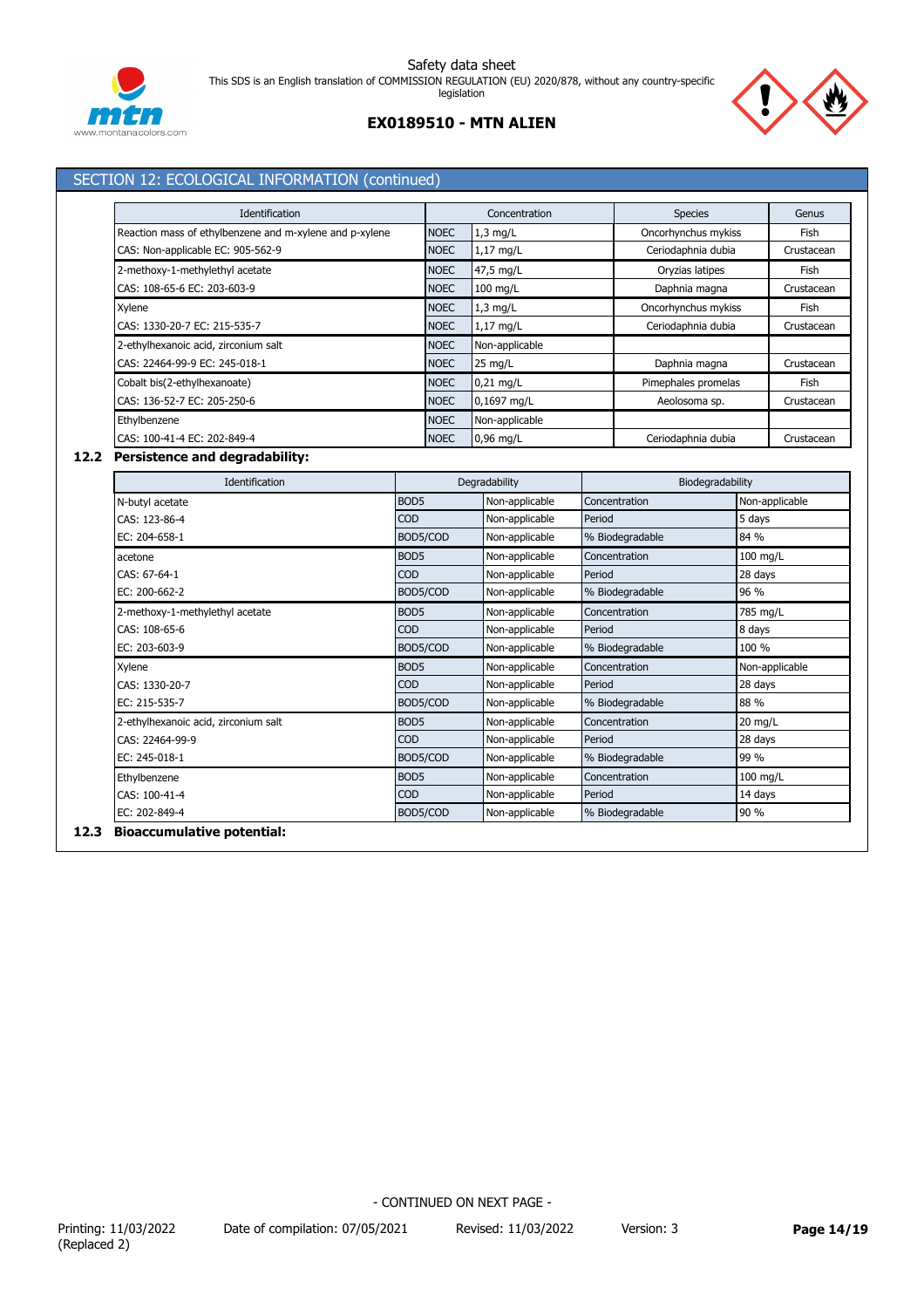

## SECTION 12: ECOLOGICAL INFORMATION (continued)

| Identification                                          |            | Bioaccumulation potential |
|---------------------------------------------------------|------------|---------------------------|
| N-butyl acetate                                         | <b>BCF</b> | $\overline{4}$            |
| CAS: 123-86-4                                           | Pow Log    | 1.78                      |
| EC: 204-658-1                                           | Potential  | Low                       |
| <b>Butane</b>                                           | <b>BCF</b> | 33                        |
| CAS: 106-97-8                                           | Pow Log    | 2.89                      |
| EC: 203-448-7                                           | Potential  | Moderate                  |
| Propane                                                 | <b>BCF</b> | 13                        |
| CAS: 74-98-6                                            | Pow Log    | 2.86                      |
| EC: 200-827-9                                           | Potential  | Low                       |
| acetone                                                 | <b>BCF</b> | 1                         |
| CAS: 67-64-1                                            | Pow Log    | $-0.24$                   |
| EC: 200-662-2                                           | Potential  | Low                       |
| Isobutane                                               | <b>BCF</b> | 27                        |
| CAS: 75-28-5                                            | Pow Log    | 2.76                      |
| EC: 200-857-2                                           | Potential  | Low                       |
| Reaction mass of ethylbenzene and m-xylene and p-xylene | <b>BCF</b> | 9                         |
| CAS: Non-applicable                                     | Pow Log    | 2.77                      |
| EC: 905-562-9                                           | Potential  | Low                       |
| 2-methoxy-1-methylethyl acetate                         | <b>BCF</b> | 1                         |
| CAS: 108-65-6                                           | Pow Log    | 0.43                      |
| EC: 203-603-9                                           | Potential  | Low                       |
| Xylene                                                  | <b>BCF</b> | 9                         |
| CAS: 1330-20-7                                          | Pow Log    | 2.77                      |
| EC: 215-535-7                                           | Potential  | Low                       |
| 2-ethylhexanoic acid, zirconium salt                    | <b>BCF</b> |                           |
| CAS: 22464-99-9                                         | Pow Log    | 2.96                      |
| EC: 245-018-1                                           | Potential  |                           |
| Ethylbenzene                                            | <b>BCF</b> | $\mathbf{1}$              |
| CAS: 100-41-4                                           | Pow Log    | 3.15                      |
| EC: 202-849-4                                           | Potential  | Low                       |

## **12.4 Mobility in soil:**

| Identification  | Absorption/desorption |                      | Volatility |                |
|-----------------|-----------------------|----------------------|------------|----------------|
| N-butyl acetate | Koc                   | Non-applicable       | Henry      | Non-applicable |
| CAS: 123-86-4   | Conclusion            | Non-applicable       | Dry soil   | Non-applicable |
| EC: 204-658-1   | Surface tension       | 2,478E-2 N/m (25 °C) | Moist soil | Non-applicable |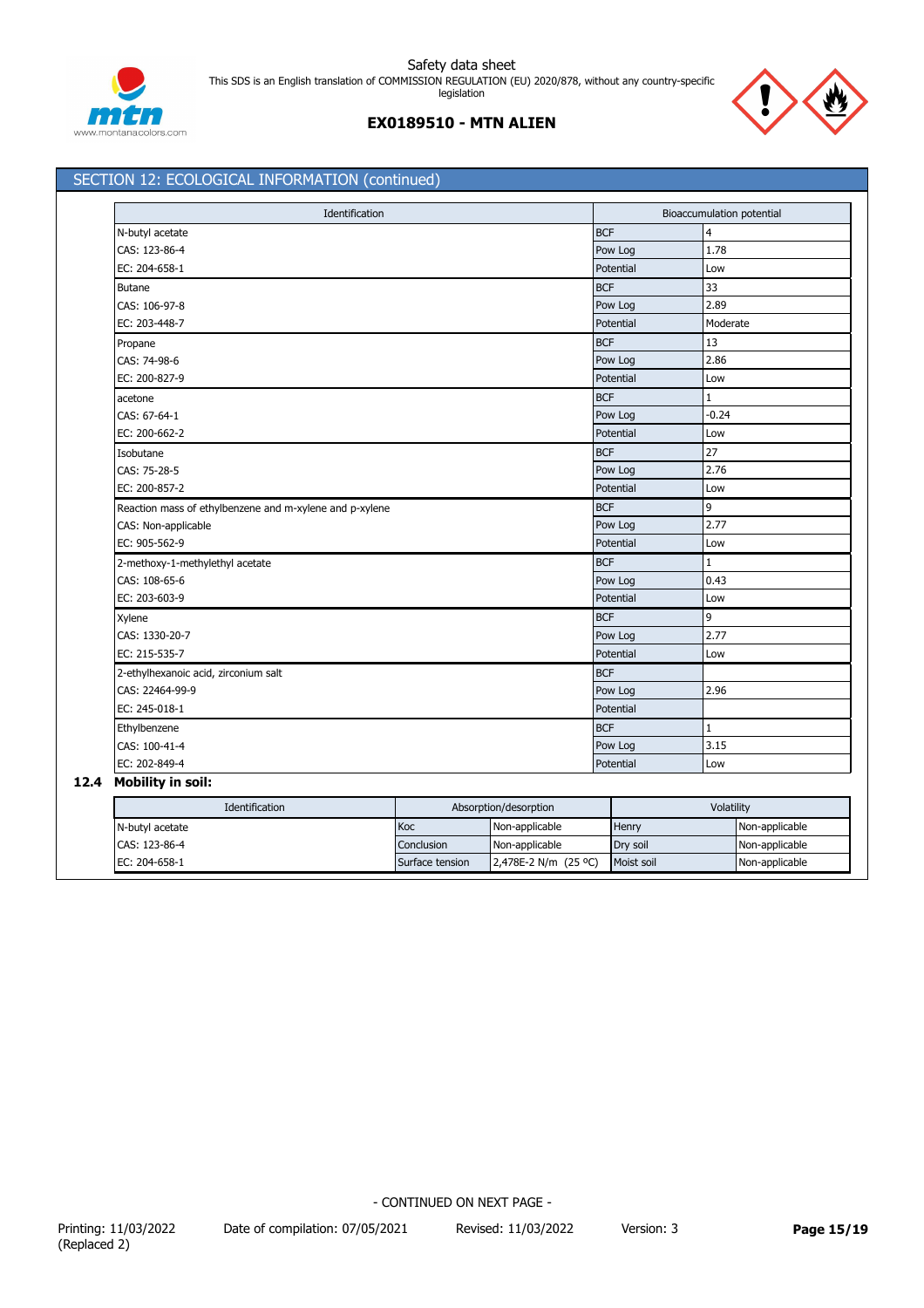





## SECTION 12: ECOLOGICAL INFORMATION (continued)

| Identification                       |                 | Absorption/desorption                 |            | Volatility                       |  |
|--------------------------------------|-----------------|---------------------------------------|------------|----------------------------------|--|
| Butane                               | Koc             | 900                                   | Henry      | 96258,75 Pa·m <sup>3</sup> /mol  |  |
| CAS: 106-97-8                        | Conclusion      | Low                                   | Dry soil   | Yes                              |  |
| EC: 203-448-7                        | Surface tension | 1,187E-2 N/m (25 °C)                  | Moist soil | Yes                              |  |
| Propane                              | Koc             | 460                                   | Henry      | 71636,78 Pa·m <sup>3</sup> /mol  |  |
| CAS: 74-98-6                         | Conclusion      | Moderate                              | Dry soil   | Yes                              |  |
| EC: 200-827-9                        | Surface tension | 7,02E-3 N/m (25 °C)                   | Moist soil | Yes                              |  |
| acetone                              | Koc             |                                       | Henry      | 2,93 Pa·m <sup>3</sup> /mol      |  |
| CAS: 67-64-1                         | Conclusion      | Very High                             | Dry soil   | Yes                              |  |
| EC: 200-662-2                        | Surface tension | 2,304E-2 N/m (25 °C)                  | Moist soil | Yes                              |  |
| Isobutane                            | Koc             | 35                                    | Henry      | 120576,75 Pa·m <sup>3</sup> /mol |  |
| CAS: 75-28-5                         | Conclusion      | Very High                             | Dry soil   | Yes                              |  |
| EC: 200-857-2                        | Surface tension | 9,84E-3 N/m (25 °C)                   | Moist soil | Yes                              |  |
| Xylene                               | Koc             | 202                                   | Henry      | 524,86 Pa·m <sup>3</sup> /mol    |  |
| CAS: 1330-20-7                       | Conclusion      | Moderate                              | Dry soil   | Yes                              |  |
| EC: 215-535-7                        | Surface tension | Non-applicable                        | Moist soil | Yes                              |  |
| 2-ethylhexanoic acid, zirconium salt | <b>Koc</b>      | Non-applicable                        | Henry      | 2,94E-1 Pa·m <sup>3</sup> /mol   |  |
| CAS: 22464-99-9                      | Conclusion      | Non-applicable                        | Dry soil   | Yes                              |  |
| EC: 245-018-1                        | Surface tension | Non-applicable                        | Moist soil | Yes                              |  |
| Ethylbenzene                         | <b>Koc</b>      | 520                                   | Henry      | 798,44 Pa·m <sup>3</sup> /mol    |  |
| CAS: 100-41-4                        | Conclusion      | Moderate                              | Dry soil   | Yes                              |  |
| EC: 202-849-4                        | Surface tension | 2,859E-2 N/m (25 °C)                  | Moist soil | Yes                              |  |
| maleic anhydride                     | Koc             | Non-applicable                        | Henry      | Non-applicable                   |  |
| CAS: 108-31-6                        | Conclusion      | Non-applicable                        | Dry soil   | Non-applicable                   |  |
| EC: 203-571-6                        | Surface tension | 1,673E-2 N/m (250,21<br>$^{\circ}$ C) | Moist soil | Non-applicable                   |  |

## **12.5 Results of PBT and vPvB assessment:**

Product fails to meet PBT/vPvB criteria

## **12.6 Endocrine disrupting properties:**

Endocrine-disrupting properties: The product fails to meet the criteria.

## **12.7 Other adverse effects:**

Not described

## SECTION 13: DISPOSAL CONSIDERATIONS

### **13.1 Waste treatment methods:**

| Code      | Description                                                                      | Waste class (Regulation (EU) No<br>1357/2014) |  |
|-----------|----------------------------------------------------------------------------------|-----------------------------------------------|--|
| 16 05 04* | Laases in pressure containers (including halons) containing hazardous substances | Dangerous                                     |  |

## **Type of waste (Regulation (EU) No 1357/2014):**

HP3 Flammable, HP5 Specific Target Organ Toxicity (STOT)/Aspiration Toxicity

#### **Waste management (disposal and evaluation):**

Consult the authorized waste service manager on the assessment and disposal operations in accordance with Annex 1 and Annex 2 (Directive 2008/98/EC). As under 15 01 (2014/955/EC) of the code and in case the container has been in direct contact with the product, it will be processed the same way as the actual product. Otherwise, it will be processed as non-dangerous residue. We do not recommended disposal down the drain. See paragraph 6.2.

## **Regulations related to waste management:**

In accordance with Annex II of Regulation (EC) No 1907/2006 (REACH) the community or state provisions related to waste management are stated

Community legislation: Directive 2008/98/EC, 2014/955/EU, Regulation (EU) No 1357/2014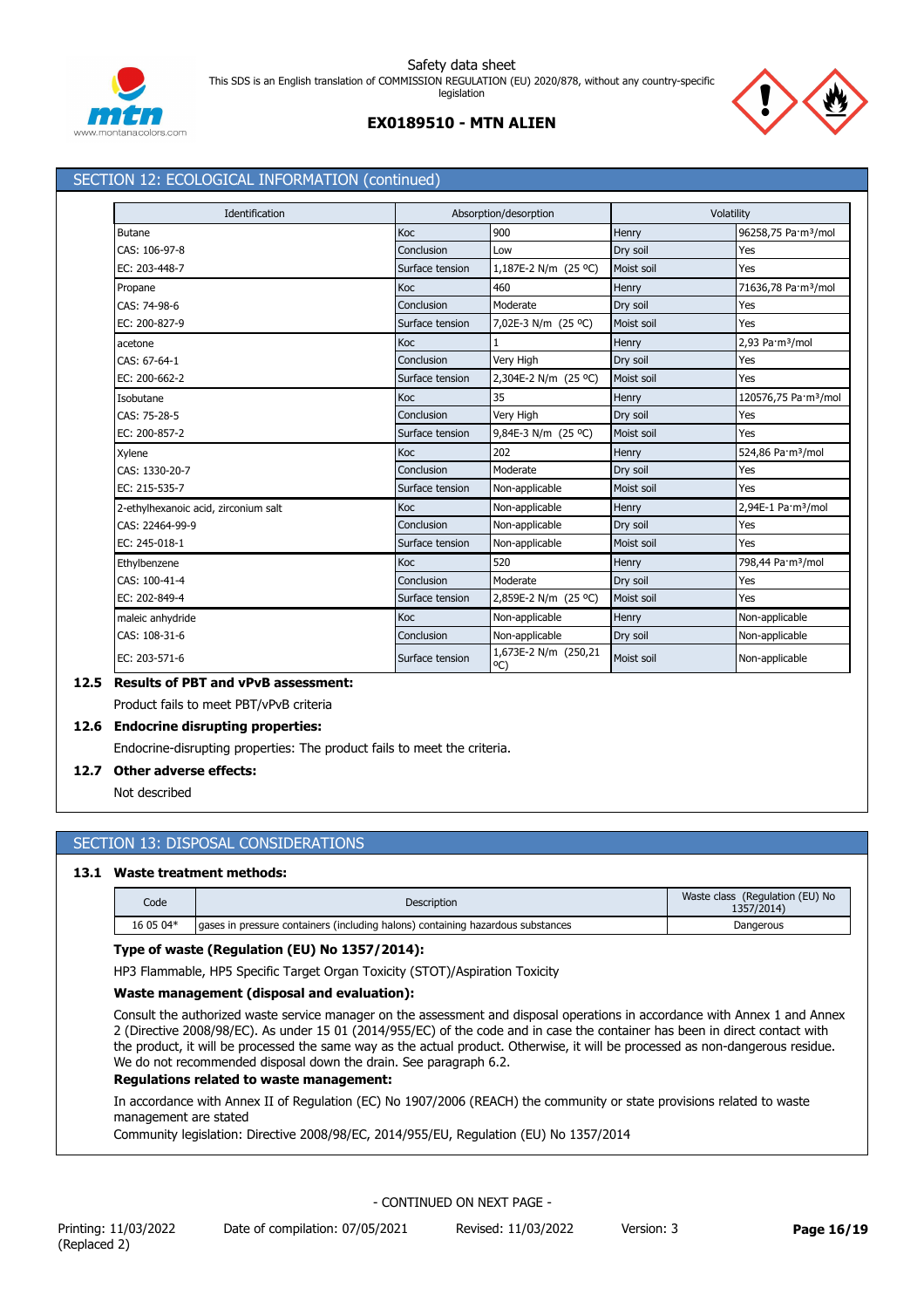

**EX0189510 - MTN ALIEN**



| SECTION 14: TRANSPORT INFORMATION     |                                                     |                             |
|---------------------------------------|-----------------------------------------------------|-----------------------------|
|                                       | Transport of dangerous goods by land:               |                             |
| With regard to ADR 2021 and RID 2021: |                                                     |                             |
|                                       | 14.1 UN number or ID number:                        | <b>UN1950</b>               |
|                                       | 14.2 UN proper shipping name:                       | <b>AEROSOLS</b>             |
|                                       | 14.3 Transport hazard class(es):                    | $\overline{2}$              |
|                                       | Labels:                                             | 2.1                         |
|                                       | 14.4 Packing group:                                 | N/A                         |
|                                       | 14.5 Environmental hazards:                         | No                          |
|                                       | 14.6 Special precautions for user                   |                             |
|                                       | Special regulations:                                | 190, 327, 344, 625          |
|                                       | Tunnel restriction code:                            | D                           |
|                                       | Physico-Chemical properties:                        | see section 9               |
|                                       | Limited quantities:                                 | 1 <sub>L</sub>              |
|                                       | 14.7 Maritime transport in bulk                     | Non-applicable              |
|                                       | according to IMO                                    |                             |
|                                       | instruments:                                        |                             |
|                                       | Transport of dangerous goods by sea:                |                             |
| With regard to IMDG 39-18:            |                                                     |                             |
|                                       | 14.1 UN number or ID number:                        | <b>UN1950</b>               |
|                                       | 14.2 UN proper shipping name:                       | <b>AEROSOLS</b>             |
|                                       | 14.3 Transport hazard class(es):                    | $\overline{2}$              |
|                                       | Labels:                                             | 2.1                         |
|                                       | 14.4 Packing group:                                 | N/A                         |
|                                       | 14.5 Marine pollutant:                              | No                          |
|                                       | 14.6 Special precautions for user                   |                             |
|                                       | Special regulations:                                | 63, 959, 190, 277, 327, 344 |
|                                       | EmS Codes:                                          | $F-D, S-U$                  |
|                                       | Physico-Chemical properties:                        | see section 9               |
|                                       | Limited quantities:                                 | 1 <sub>L</sub>              |
|                                       | Segregation group:                                  | Non-applicable              |
|                                       | 14.7 Maritime transport in bulk                     | Non-applicable              |
|                                       | according to IMO                                    |                             |
|                                       | instruments:                                        |                             |
|                                       | Transport of dangerous goods by air:                |                             |
| With regard to IATA/ICAO 2022:        |                                                     |                             |
|                                       | 14.1 UN number or ID number:                        | <b>UN1950</b>               |
| <u>47</u>                             | 14.2 UN proper shipping name:                       | <b>AEROSOLS</b>             |
|                                       | 14.3 Transport hazard class(es):                    | 2                           |
|                                       | Labels:                                             | 2.1                         |
|                                       | 14.4 Packing group:                                 | N/A                         |
|                                       | 14.5 Environmental hazards:                         | No                          |
|                                       | 14.6 Special precautions for user                   |                             |
|                                       | Physico-Chemical properties:                        | see section 9               |
|                                       | 14.7 Maritime transport in bulk<br>according to IMO | Non-applicable              |
|                                       | instruments:                                        |                             |

## SECTION 15: REGULATORY INFORMATION

**15.1 Safety, health and environmental regulations/legislation specific for the substance or mixture:**

Candidate substances for authorisation under the Regulation (EC) No 1907/2006 (REACH): Non-applicable

Substances included in Annex XIV of REACH ("Authorisation List") and sunset date: Non-applicable

Regulation (EC) No 1005/2009, about substances that deplete the ozone layer: Non-applicable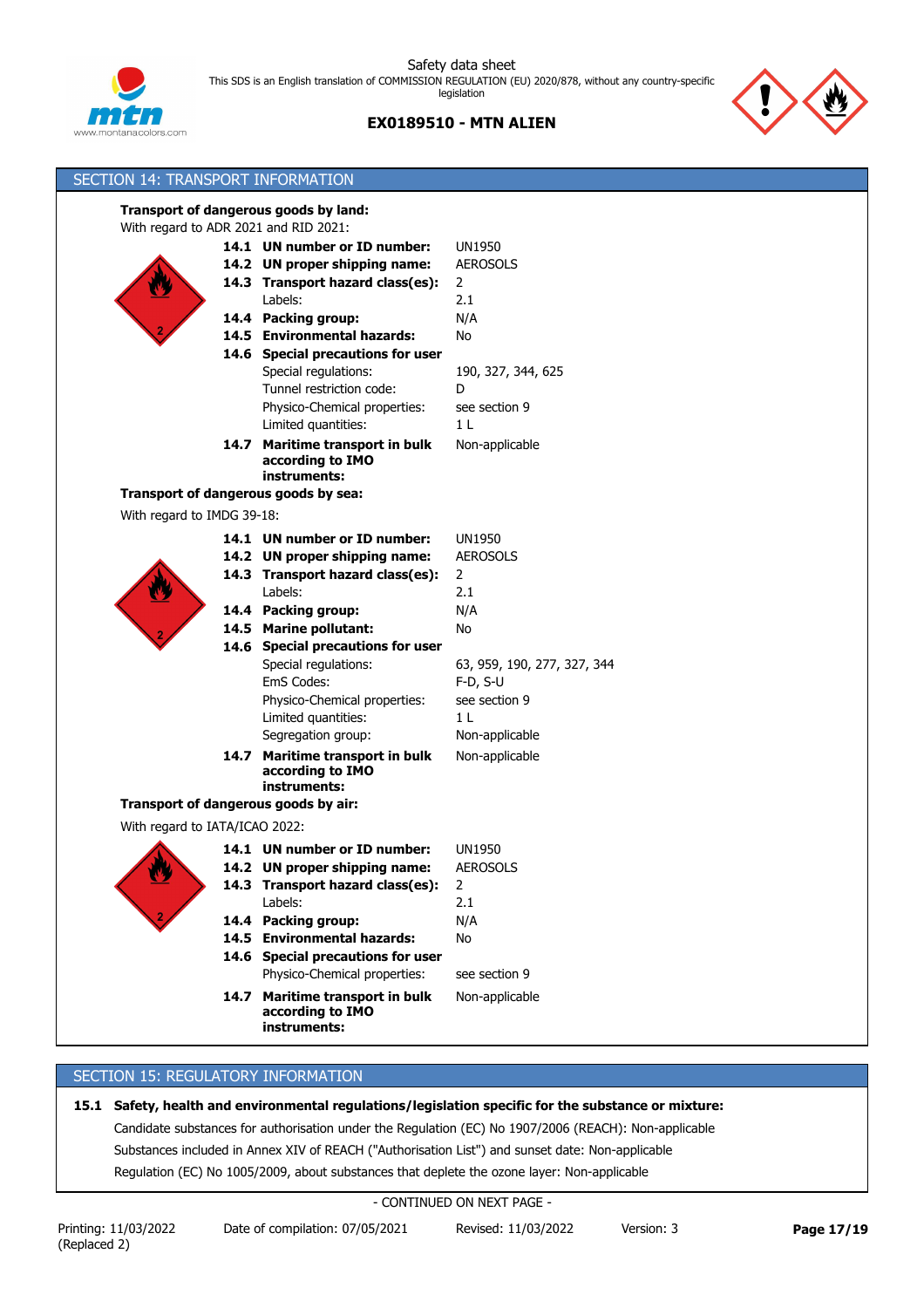



## SECTION 15: REGULATORY INFORMATION (continued)

## Article 95, REGULATION (EU) No 528/2012: Non-applicable

REGULATION (EU) No 649/2012, in relation to the import and export of hazardous chemical products: Non-applicable

## **Seveso III:**

| Section          | Description       | Lower-tier<br>requirements | Upper-tier<br>requirements |
|------------------|-------------------|----------------------------|----------------------------|
| P <sub>3</sub> a | LAMMABLE AEROSOLS | 150                        | 500                        |
|                  |                   |                            |                            |

#### **Limitations to commercialisation and the use of certain dangerous substances and mixtures (Annex XVII REACH, etc ….):**

Regulation (EU) 2019/1148 on the marketing and use of explosives precursors: Contains acetone. Product under the provisions of Article 9. However, products that contain explosives precursors only to such a small extent and in such complex mixtures that the extraction of the explosives precursors is technically extremely difficult should be excluded from the scope of this Regulation. Shall not be used in:

—ornamental articles intended to produce light or colour effects by means of different phases, for example in ornamental lamps and ashtrays,

—tricks and jokes,

—games for one or more participants, or any article intended to be used as such, even with ornamental aspects.

Contains Octamethylcyclotetrasiloxane. 1. | Shall not be placed on the market in wash-off cosmetic products in a concentration equal to or greater than 0,1 % by weight of either substance, after 31 January 2020. | 2. | For the purposes of this entry, "washoff cosmetic products" means cosmetic products as defined in Article 2(1)(a) of Regulation (EC) No 1223/2009 that, under normal conditions of use, are washed off with water after application.'

Occupational exposure to respirable crystalline silica must be controlled pursuant to Directive (EU) 2019/130.

### **Specific provisions in terms of protecting people or the environment:**

It is recommended to use the information included in this safety data sheet as a basis for conducting workplace-specific risk assessments in order to establish the necessary risk prevention measures for the handling, use, storage and disposal of this product.

#### **Other legislation:**

The product could be affected by sectorial legislation

## **15.2 Chemical safety assessment:**

The supplier has not carried out evaluation of chemical safety.

## SECTION 16: OTHER INFORMATION \*\*

## **Legislation related to safety data sheets:**

The SDS shall be supplied in an official language of the country where the product is placed on the market. This safety data sheet has been designed in accordance with ANNEX II-Guide to the compilation of safety data sheets of Regulation (EC) No 1907/2006 (COMMISSION REGULATION (EU) 2020/878).

## **Modifications related to the previous Safety Data Sheet which concerns the ways of managing risks.:**

COMPOSITION/INFORMATION ON INGREDIENTS (SECTION 3):

· Removed substances

butan-1-ol (71-36-3)

Fatty acids, C14-18 and C16-18-unsatd., maleated (85711-46-2)

Substances that contribute to the classification (SECTION 2):

- · Removed substances
	- butan-1-ol (71-36-3)

CLP Regulation (EC) No 1272/2008 (SECTION 2, SECTION 16):

- · Hazard statements
- · Substances contained in EUH208:
- · Removed substances
- Fatty acids, C14-18 and C16-18-unsatd., maleated (85711-46-2)

## **Texts of the legislative phrases mentioned in section 2:**

- H336: May cause drowsiness or dizziness.
- H317: May cause an allergic skin reaction.
- H229: Pressurised container: May burst if heated.
- H222: Extremely flammable aerosol.

**Texts of the legislative phrases mentioned in section 3:**

*\*\* Changes with regards to the previous version*